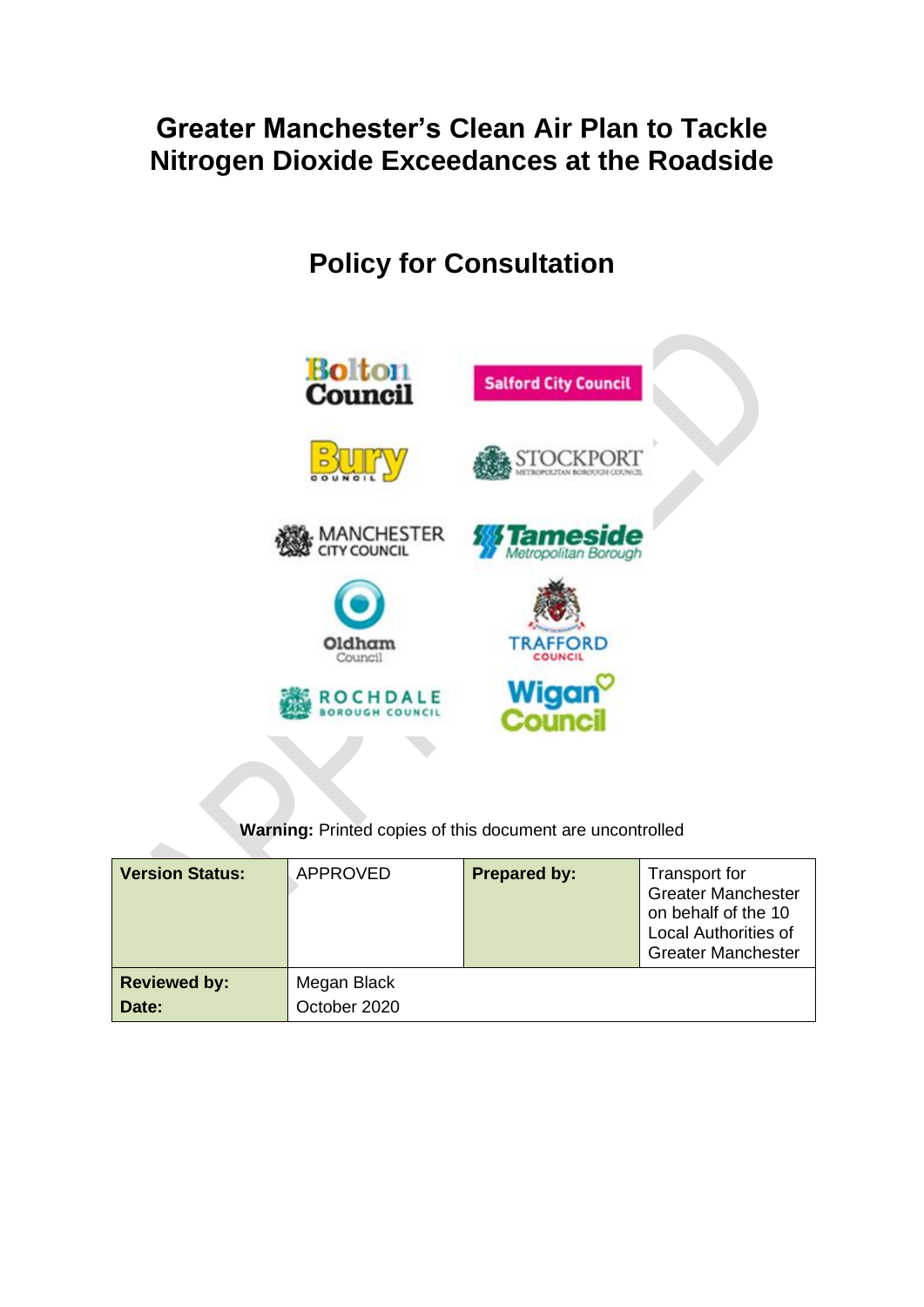# **Contents**

| 1               |  |
|-----------------|--|
| $\overline{2}$  |  |
| 3 <sup>1</sup>  |  |
| $\overline{4}$  |  |
| $5\overline{)}$ |  |
| 6               |  |
| $7^{\circ}$     |  |
| 8               |  |
| 9               |  |
| 10              |  |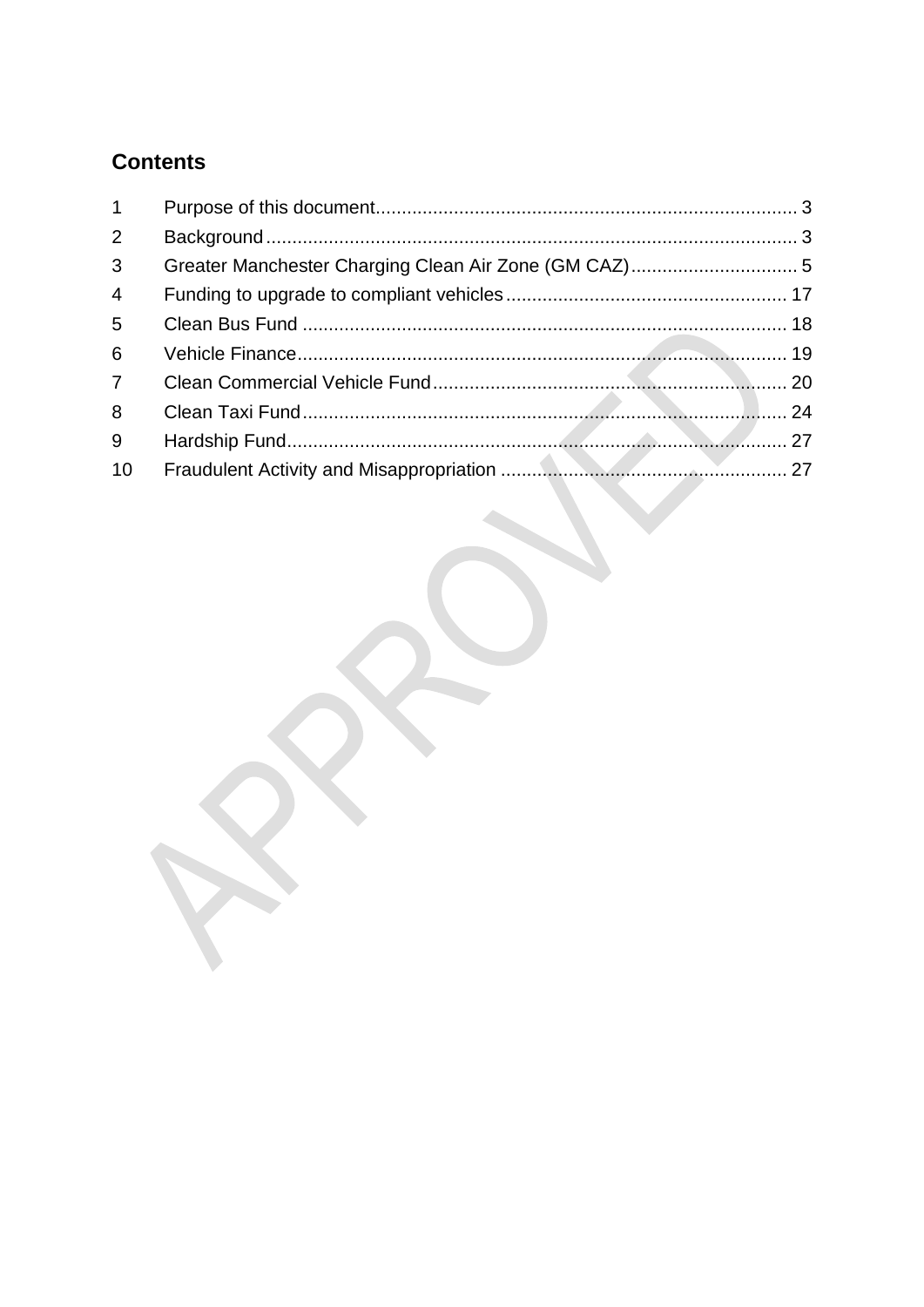### <span id="page-2-0"></span>**1 Purpose of this document**

- 1.1 Government has instructed many local authorities across the UK to take quick action to reduce harmful Nitrogen Dioxide (NO2) to within legal limit values in the "shortest possible time". In Greater Manchester, the 10 local authorities, the Greater Manchester Combined Authority (GMCA) and Transport for Greater Manchester (TfGM), collectively referred to as "Greater Manchester" or "GM", are working together to develop a Clean Air Plan to tackle NO<sup>2</sup> Exceedances at the Roadside, referred to as GM CAP.
- 1.2 This is the GM CAP Policy. This document sets out the proposed policy position at consultation for each of the proposed measures to enable key audience groups who will be most affected by the proposed measures to engage with the consultation and respond in a meaningful way.
- 1.3 It provides the proposed policy positions for each of the measures, which together constitute the GM CAP. This document includes reference to specific technical materials which are published as part of the consultation. In doing so, it is intended to assist consultees in navigating the different materials published as part of the consultation.
- 1.4 This document does not and is not intended to provide detailed information on the processes that underpin the delivery of the Policy for the GM CAP, e.g. how discounts and exemptions will be applied for.
- 1.5 The intention is that GM CAP Policy will be reviewed in line with the findings from the statutory consultation.
- 1.6 The proposals set out within this document reflect analysis undertaken prior to the coronavirus (COVID-19) pandemic. Therefore, in addition to consultation feedback, the future development of this policy will be informed by further assessment of the impacts of COVID-19 on the GM CAP.
- 1.7 The public sector body which will be responsible for day to day operation of the CAZ, the implementation of other GM CAP measures, is assumed to be TfGM. An options appraisal concluded that TfGM should take on responsibilities for the CAZ integrating GM CAP delivery within their wider strategic GM responsibilities to operate the GM Clean Air Service.

# <span id="page-2-1"></span>**2 Background**

2.1 As a result of elevated  $NO<sub>2</sub>$  concentrations in major urban areas, since 2010 the UK has been in breach of the legal Limit Value for annual mean concentrations of nitrogen dioxide  $(NO<sub>2</sub>)<sup>1</sup>$ , as set by the European Ambient Air Quality Directive (2008/50/EC), which incorporates many World Health Organisation air quality standards into European Law. This legislation is transposed into English law through the Air Quality Standards Regulations 2010.

<sup>&</sup>lt;sup>1</sup> The legal Limit Value for annual mean concentrations of  $NO<sub>2</sub>$  is  $40\mu g/m<sup>3</sup>$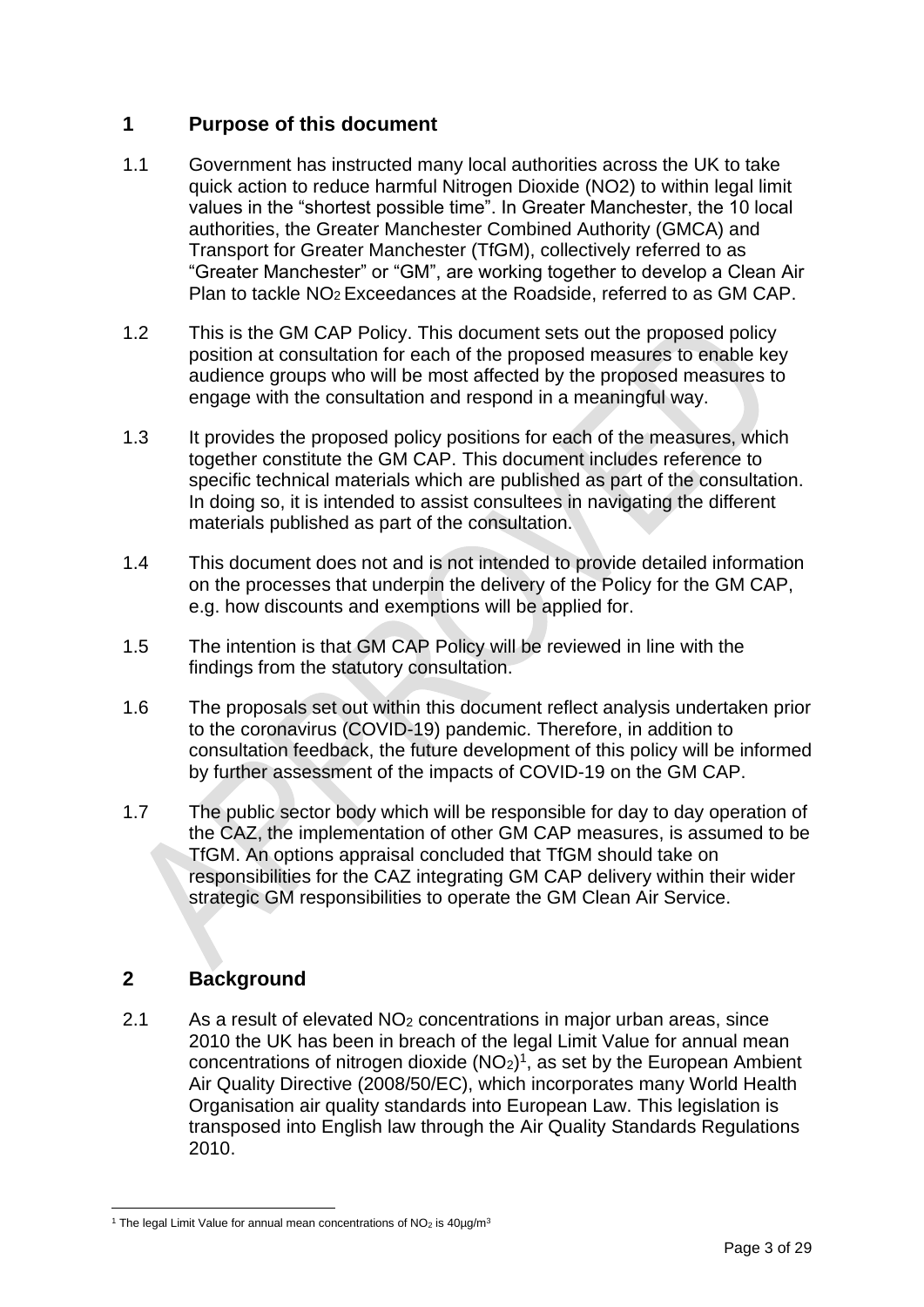- 2.2 The UK Government's Air Quality Plan<sup>2</sup> requires local authorities with persistent exceedances of the legal Limit Value, including those within GM, to undertake local action to consider the best option to meet legal NO<sup>2</sup> limits in the shortest possible time.
- 2.3 GM submitted an Outline Business Case (OBC) setting out the GM CAP proposals to the Government at the end of March 2019. In July 2019 a ministerial direction under the Environment Act 1995, the Environment Act 1995 (Greater Manchester) Air Quality Direction 2019 was made, which requires all ten of the Greater Manchester (GM) local authorities to implement a charging Clean Air Zone Class C across the region, hereafter referred to as the Greater Manchester Clean Air Zone (GM CAZ).
- 2.4 The OBC included six measures to support implementation of the GM CAZ and to reduce the adverse impacts identified:
	- Clean Bus Fund
	- Clean Commercial Vehicle Fund
	- Clean Taxi Fund
	- Vehicle Finance
	- Electric Vehicle Infrastructure
	- Sustainable Journeys
- 2.5 GM held a public engagement exercise known as the 'conversation' between early May and mid-June 2019 to help inform the GM CAP, and this was supplemented by more targeted stakeholder engagement with affected groups and businesses. In addition, further deliberative research has also taken place. Stakeholder dialogue has also continued throughout development of the GM CAP to support the detailed design of the package of measures.
- 2.6 These forms of engagement and dialogue have all informed the policy positions set out in this document. The full report from the conversation can be found online at [https://cleanairgm.com/technical-documents.](https://cleanairgm.com/technical-documents)
- 2.7 In March 2020, a further ministerial direction, the Environment Act 1995 (Greater Manchester) Air Quality Direction 2020<sup>3</sup> was made, requiring all ten of the Greater Manchester (GM) local authorities to implement a charging Clean Air Zone Class C across the region so that:
	- (a) Compliance with the legal limit value for nitrogen dioxide is achieved in the shortest possible time and by 2024 at the latest,
	- (b) Exposure to levels above the legal limit value for nitrogen dioxide are reduced as quickly as possible

<sup>&</sup>lt;sup>2</sup> Department for Environment, Food & Rural Affairs. 2017. UK plan for tackling roadside nitrogen dioxide concentrations. Available at: <https://www.gov.uk/government/publications/air-quality-plan-for-nitrogen-dioxide-no2-in-uk-2017>

<sup>3</sup> Environment Act 1995 (Greater Manchester) Air Quality Direction 2020. Available a[t https://democracy.greatermanchester](https://democracy.greatermanchester-ca.gov.uk/documents/s8753/Appendix%202%20-%20200316%20Greater%20Manchester%20NO2%20Plan%20Direction.pdf)[ca.gov.uk/documents/s8753/Appendix%202%20-%20200316%20Greater%20Manchester%20NO2%20Plan%20Direction.pdf](https://democracy.greatermanchester-ca.gov.uk/documents/s8753/Appendix%202%20-%20200316%20Greater%20Manchester%20NO2%20Plan%20Direction.pdf)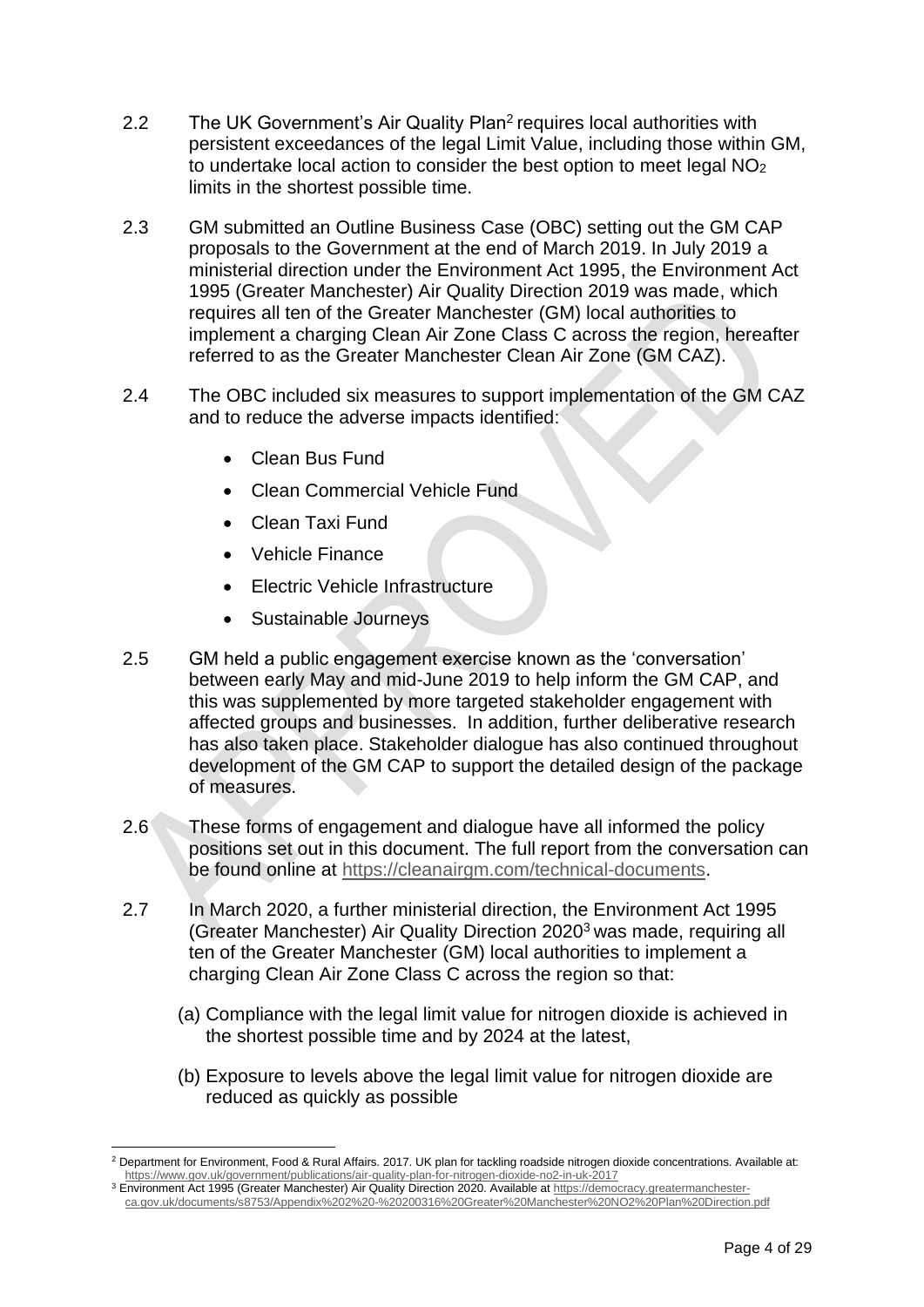The March 2020 ministerial direction supersedes the July 2019 ministerial direction<sup>4</sup>.

- 2.8 In March 2020, GM were advised that the Government does not support the Sustainable Journeys measure as it would only contribute to a minimal reduction in emissions of nitrogen oxides (NO<sub>x</sub>) in key locations. Government also provided feedback that Electric Vehicle Infrastructure is not needed for compliance and so would not be supported by implementation fund monies, but that they would commit to working with TfGM on securing alternative funding. The Office for Low Emission Vehicles (OLEV) was allocated £500m in the 11 March 2020 budget. TfGM, on behalf of GM, will be developing the case for funding electric vehicle charging infrastructure within GM for submission to OLEV/Department for Transport.
- 2.9 Since submission of the OBC, GM has done further analysis to understand who is likely to be who economically vulnerable to the impacts of the GM CAZ. It may also be the case that the proposed amount of grant funding set out in this document to help upgrade to a compliant vehicle, may not be enough to adequately mitigate the potential adverse economic impacts for all those most vulnerable by the GM CAZ. GM is addressing this through the introduction of a Hardship Fund.
- 2.10 This document sets out the policy position at consultation for each of the proposed measures, which together constitute the GM CAP, namely:
	- Greater Manchester Charging Clean Air Zone (Section 3)
	- Clean Bus Fund (Section 5)
	- Vehicle Finance (Section 6)
	- Clean Commercial Vehicle Fund (Section 7)
	- Clean Taxi Fund (Section 8)
	- Hardship Fund (Section 9)

# <span id="page-4-0"></span>**3 Greater Manchester Charging Clean Air Zone (GM CAZ)**

- 3.1 GM has been directed by the Government to introduce a charging Clean Air Zone Class C across the region. This means that owners or registered keepers of the following vehicle types will be required to pay a daily charge for driving within the zone, if the vehicle does not comply with the vehicle emission standards in the Government's Clean Air Zone Framework<sup>5</sup>:
	- Licensed Hackney Carriages

<sup>4</sup> Environment Act 1995 (Greater Manchester) Air Quality Direction 2019. Available at:

[https://assets.publishing.service.gov.uk/government/uploads/system/uploads/attachment\\_data/file/817395/air-quality-direction-greater](https://assets.publishing.service.gov.uk/government/uploads/system/uploads/attachment_data/file/817395/air-quality-direction-greater-manchester.pdf)[manchester.pdf](https://assets.publishing.service.gov.uk/government/uploads/system/uploads/attachment_data/file/817395/air-quality-direction-greater-manchester.pdf)

<sup>5</sup> Department for Environment, Food & Rural Affairs and Department for Transport. 2020. Clean Air Zone Framework. Available at: [https://assets.publishing.service.gov.uk/government/uploads/system/uploads/attachment\\_data/file/863730/clean-air-zone-framework](https://assets.publishing.service.gov.uk/government/uploads/system/uploads/attachment_data/file/863730/clean-air-zone-framework-feb2020.pdf)[feb2020.pdf](https://assets.publishing.service.gov.uk/government/uploads/system/uploads/attachment_data/file/863730/clean-air-zone-framework-feb2020.pdf)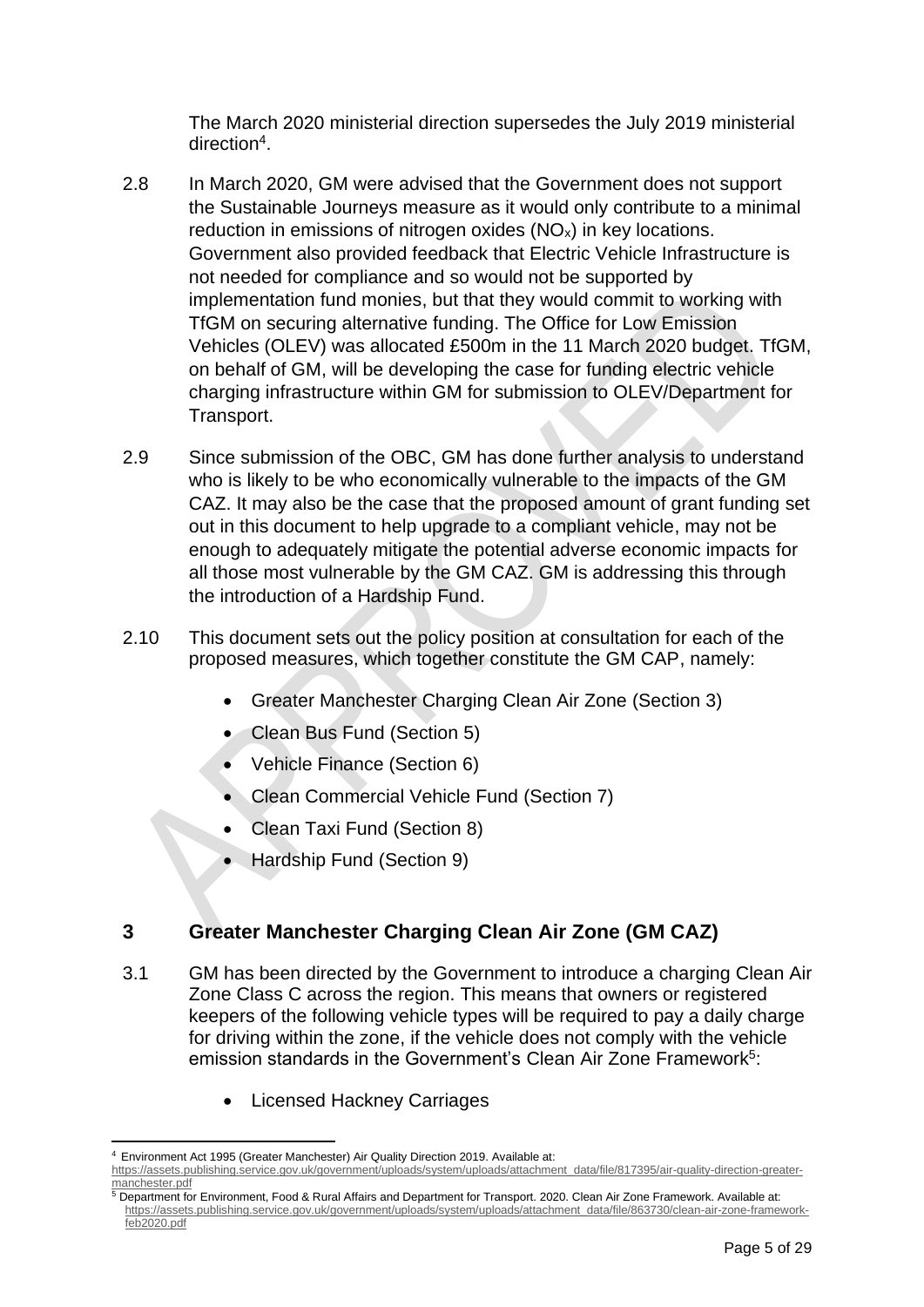- Licensed Private Hire Vehicles (PHVs)
- **Buses**
- Coaches
- **Minibuses**
- Light Goods Vehicles (LGVs)
- Heavy Goods Vehicles (HGVs)

Vehicles which meet the emissions standards will not be subject to charges. The CAZ vehicle categories and minimum emission standards as set out in the Clean Air Zone Framework<sup>6</sup> are provided in **Appendix 1.** 

- 3.2 A central government database (vehicle checker) will determine if a vehicle is in scope for a charge. This vehicle checker is primarily linked to the Driving and Vehicle Licensing Agency (DVLA) database holding information on the classification of vehicles (often found on a V5C document). The vehicle checker can be accessed online at: [https://www.gov.uk/check](https://www.gov.uk/check-clean-air-zone-charge)[clean-air-zone-charge.](https://www.gov.uk/check-clean-air-zone-charge) Any queries relating to the classification of vehicles is a matter for the registered keeper and the DVLA.
- 3.3 The GM CAZ will be implemented through a Road User Charging Scheme Order<sup>7</sup> with an estimated start date in Spring 2022.
- 3.4 GM anticipates that once implemented the Clean Air Zone will remain in full operation until at least the second half of 2026. If it is demonstrated by the second half of 2026 that two consecutive years' of compliance with the Legal Limit value for  $NO<sub>2</sub>$  of an annual mean of 40  $\mu$ g/m<sup>3</sup>has been met, and there is confidence that compliance will continue to be maintained then, subject to GM governance processes, GM will notify the Secretary of State of its intention to revoke the Charging Scheme Order and commence the decommissioning of the GM CAZ.
- 3.5 **Table 1** provides a summary of the key characteristics of the proposed GM CAZ.

<sup>6</sup> Department for Environment, Food & Rural Affairs and Department for Transport. 2020. Clean Air Zone Framework, Annex A – Clean Air Zone minimum classes and standards. Available at:

[https://assets.publishing.service.gov.uk/government/uploads/system/uploads/attachment\\_data/file/863730/clean-air-zone-framework](https://assets.publishing.service.gov.uk/government/uploads/system/uploads/attachment_data/file/863730/clean-air-zone-framework-feb2020.pdf)[feb2020.pdf](https://assets.publishing.service.gov.uk/government/uploads/system/uploads/attachment_data/file/863730/clean-air-zone-framework-feb2020.pdf)

<sup>&</sup>lt;sup>7</sup> Secondary legislation which empowers traffic authorities to charge road users, in accordance with the Transport Act 2000.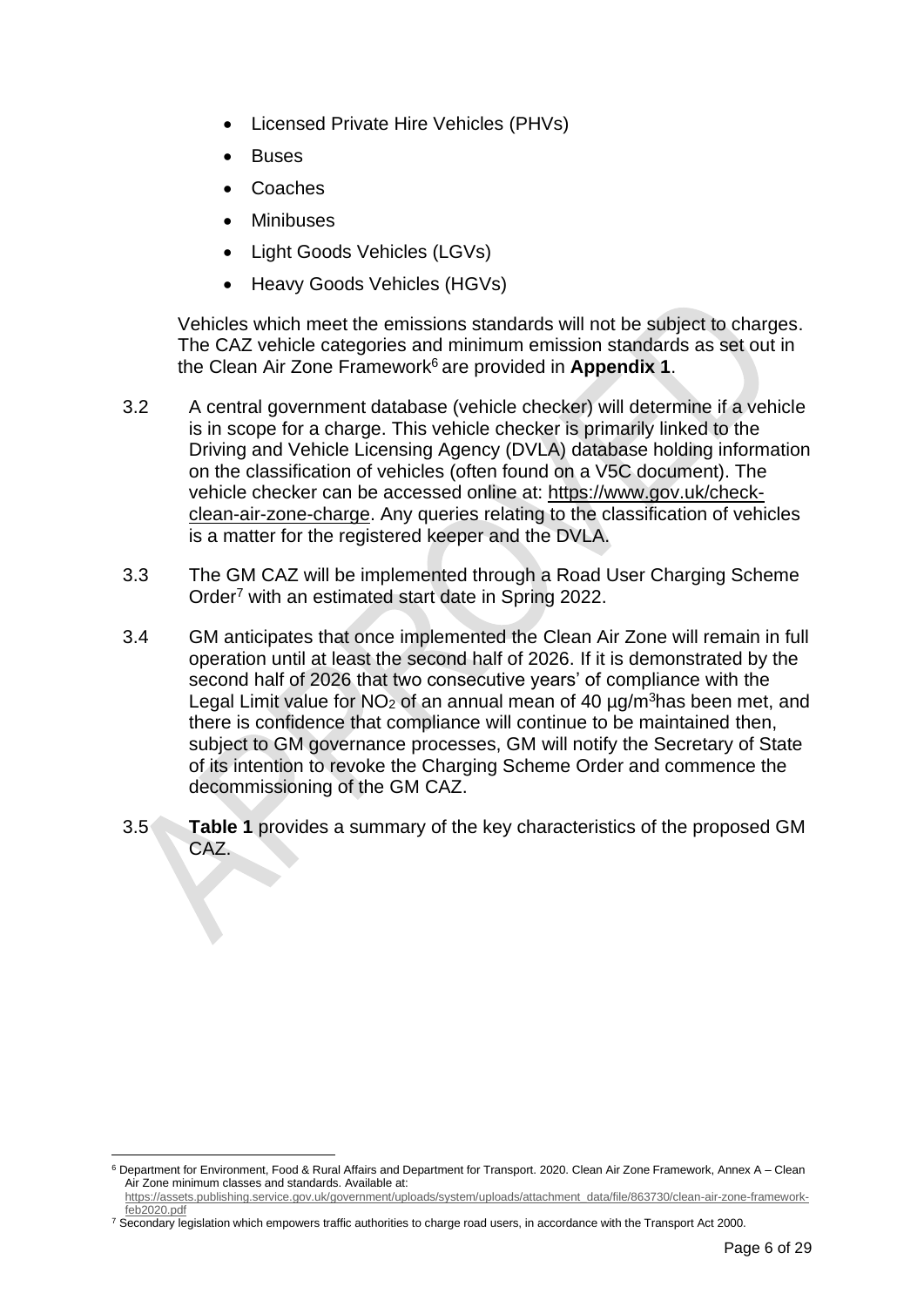# **Table 1: Key Characteristics of the GM CAZ**

| Clean Air Zone: Boundary                      | Primarily aligned with the administrative boundary of Greater<br>Manchester Authorities, excludes the Strategic Road Network<br>(SRN) <sup>8</sup> . https://cleanairgm.com/which-roads-are-affected/                                                                                                                                                           |  |  |
|-----------------------------------------------|-----------------------------------------------------------------------------------------------------------------------------------------------------------------------------------------------------------------------------------------------------------------------------------------------------------------------------------------------------------------|--|--|
| Clean Air Zone: Times of<br>Operation         | 24 hours a day, 7 days a week, 365 days per year                                                                                                                                                                                                                                                                                                                |  |  |
| Clean Air Zone: Vehicles                      | <b>Licensed Hackney Carriages</b>                                                                                                                                                                                                                                                                                                                               |  |  |
| Affected                                      | <b>Licensed PHVs</b>                                                                                                                                                                                                                                                                                                                                            |  |  |
|                                               | <b>Buses</b>                                                                                                                                                                                                                                                                                                                                                    |  |  |
|                                               | Coaches                                                                                                                                                                                                                                                                                                                                                         |  |  |
|                                               | <b>Minibuses</b>                                                                                                                                                                                                                                                                                                                                                |  |  |
|                                               | LGVs                                                                                                                                                                                                                                                                                                                                                            |  |  |
|                                               | <b>HGVs</b>                                                                                                                                                                                                                                                                                                                                                     |  |  |
| Clean Air Zone:<br>Exemptions                 | Certain vehicle types may be eligible for exemptions as detailed in<br>para 3.8                                                                                                                                                                                                                                                                                 |  |  |
| Clean Air Zone: Discounts                     | Certain vehicle types may be eligible for discounts as detailed in<br>para 3.8                                                                                                                                                                                                                                                                                  |  |  |
| Clean Air Zone: Daily<br>Charges              | Daily charges would apply for each day a non-compliant vehicle is<br>used within the GM CAZ, with one charge imposed per vehicle, per<br>'Charging Day' (midnight to midnight), however much a vehicle<br>drives within the GM CAZ in that 24-hour period.                                                                                                      |  |  |
|                                               | Licensed Hackney Carriages - £7.50 per 'Charging Day'                                                                                                                                                                                                                                                                                                           |  |  |
|                                               | Licensed Private Hire Vehicles - £7.50 per 'Charging Day'                                                                                                                                                                                                                                                                                                       |  |  |
|                                               | Buses - £60 per 'Charging Day'                                                                                                                                                                                                                                                                                                                                  |  |  |
|                                               | Coaches - £60 per 'Charging Day'                                                                                                                                                                                                                                                                                                                                |  |  |
|                                               | Minibuses - £10 per 'Charging Day'                                                                                                                                                                                                                                                                                                                              |  |  |
|                                               | LGVs - £10 per 'Charging Day'                                                                                                                                                                                                                                                                                                                                   |  |  |
|                                               | HGVs - £60 per 'Charging Day'                                                                                                                                                                                                                                                                                                                                   |  |  |
|                                               | Owners or registered keepers of non-compliant vehicles used<br>within the GM CAZ will be required to pay the relevant charge via a<br>Central Government Payment Portal. The Government intends that<br>a user can pay 7 days in advance, including the journey date<br>(Charging Day), or 7 days retrospectively including the journey date<br>(Charging Day). |  |  |
| Penalty for non/late<br>payment of CAZ charge | £120 (in addition to the daily charge) will be applied to all relevant<br>vehicles (reduced to £60 plus the daily charge if paid within 14 days<br>of Penalty Charge Notice being issued)                                                                                                                                                                       |  |  |

<sup>&</sup>lt;sup>8</sup> The SRN consists of roads which are not managed by local and regional GM authorities, namely motorways and trunk roads managed by Highways England. The SRN is illustrated on the Highways England Network Management Map available at: <https://www.gov.uk/government/publications/roads-managed-by-highways-england>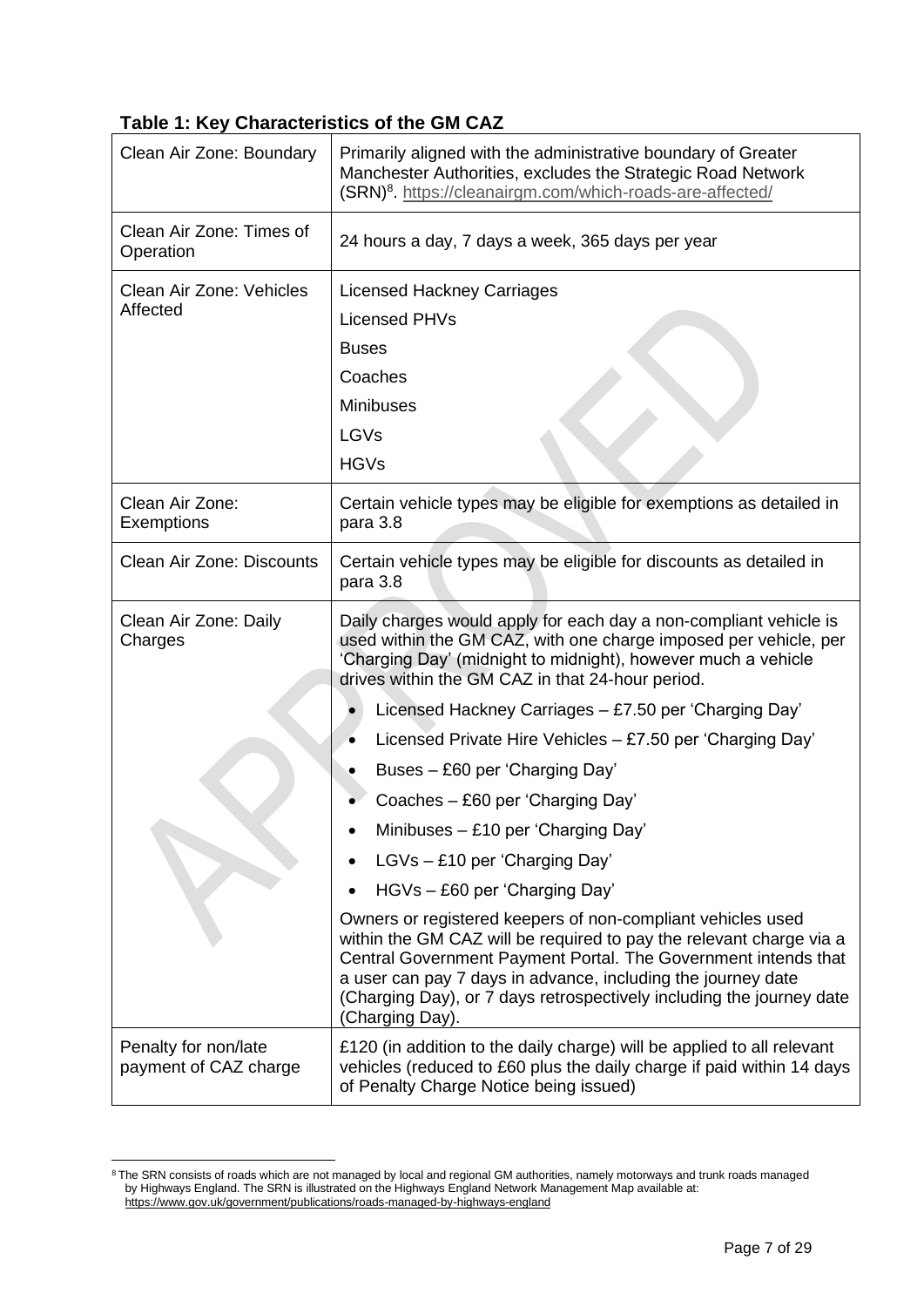- 3.6 **Enforcement** of the GM Clean Air Zone will be undertaken in accordance with the prescribed process set out within Road User Charging Schemes (Penalty Charges, Adjudication and Enforcement) (England) Regulations 2013 (the Penalty Charges Regulations)<sup>9</sup>.
- $3.6.1$ The GM CAZ will use a network of automatic number plate recognition (ANPR) cameras to identify non-compliant vehicles. Where the ANPR system identifies non-compliant vehicles travelling in the GM CAZ and charges have not been paid, owners or registered keepers will be notified of a penalty charge of £120 via a Penalty Charge Notice (PCN). Data collected through the ANPR system will be used for the purposes of managing the GM CAZ and will be handled in accordance with the General Data Protection Regulations (GDPR) and Data Protection Act 2018.
- If the person or organisation named on the PCN pays the amount specified  $3.6.2$ on the PCN within 14 days of service of the PCN (as indicated on the PCN), the amount payable is reduced by 50% to £60 (payable in addition to the daily charge).
- $3.6.3$ If the person or organisation named on the PCN does not either pay the amount specified on the PCN or make a representation in relation to it (on certain grounds specified in the Penalty Charges Regulations), within 28 days of the date of service of the PCN then a Charge Certificate would be issued and the penalty charge would be increased by 50% (as set out in the Penalty Charges Regulations) to £180 (payable in addition to the daily charge).
- $3.6.4$ A representation against a PCN cannot be made once the Charge Certificate has been served. However, the person or organisation named on the Charge Certificate can make a Statutory Declaration if they did not receive the PCN or they have not received a response to a representation against the PCN.
- $3.6.5$ A representation against a PCN is considered and if it is accepted the PCN will be cancelled and any sums paid in respect of the PCN will be reimbursed. If the representation is rejected the person or organisation named on the PCN may appeal to an independent adjudicator within 28 days of rejection of the representation.
- $3.6.6$ Where a charge certificate has been served and is not paid within 14 days of service, enforcement action may be taken to recover the increased penalty charge along with the daily charge. If these steps are taken, the associated additional costs would increase the sum sought from the individual or organisation.
- 3.7 **Discounts and Exemptions** whilst there is a general presumption that the requirements for charging CAZs will apply to all vehicles according to the relevant zone class, there will be certain circumstances where discounts or exemptions from a charge will be appropriate.

<sup>9</sup> Road User Charging Schemes (Penalty Charges, Adjudication and Enforcement) (England) Regulations 2013, available at: <https://www.legislation.gov.uk/uksi/2013/1783/contents/made>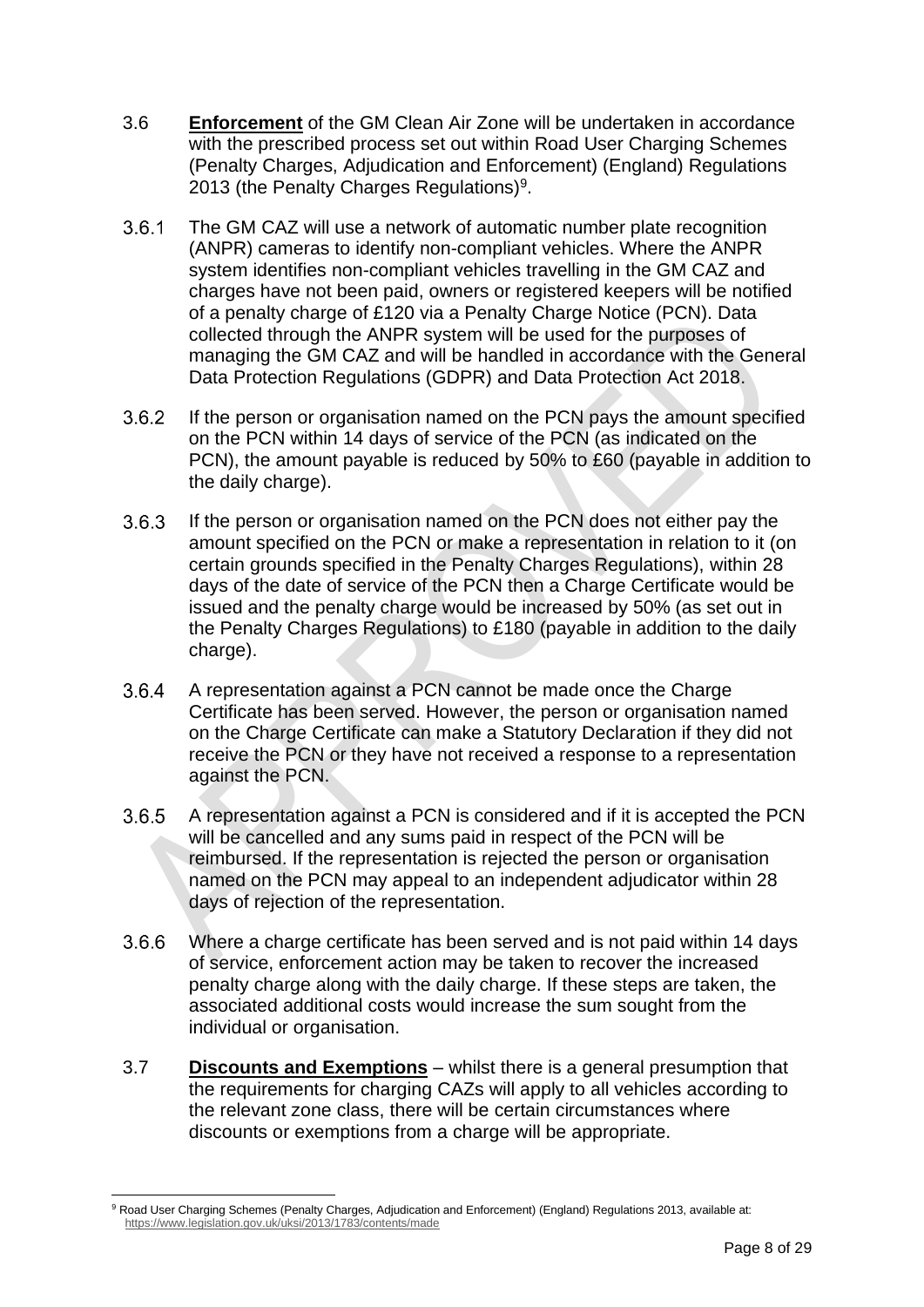$3.7.1$ The Government's Clean Air Zone Framework<sup>3</sup> sets out the permanent exemptions i.e. those which will be exempt from charges for all CAZs including the GM CAZ. These are in place due to some types of vehicle being particularly difficult or uneconomic to adapt to comply with the framework's requirements. They also cover vehicles that are engaged in particularly unique or novel operations. National, permanent exemptions that apply to all CAZs are set out in **Table 2.**

| <b>Permanent</b><br>exemptions                 | <b>Description</b>                                                                                                                                  | <b>Rationale</b>                                                                                                                                                                                                                        | <b>Further Information</b>                                                                                                                            |
|------------------------------------------------|-----------------------------------------------------------------------------------------------------------------------------------------------------|-----------------------------------------------------------------------------------------------------------------------------------------------------------------------------------------------------------------------------------------|-------------------------------------------------------------------------------------------------------------------------------------------------------|
| <b>Historic</b><br>vehicles                    | Vehicles with a 'historic'<br>vehicle tax class<br>(vehicles built or first<br>registered more than 40<br>years ago)                                | Exempt due to age and<br>unsuitability for compliant<br>retrofitting                                                                                                                                                                    | A database of these                                                                                                                                   |
| Military<br>vehicles                           | Vehicles in use by UK<br><b>Armed Forces</b>                                                                                                        | Exempt from charges by<br>virtue of Section 349 of<br>the Armed Forces Act<br>2006                                                                                                                                                      | nationally exempt<br>vehicles will be managed<br>via the Central<br><b>Government Payment</b>                                                         |
| <b>Disabled</b><br>Passenger<br>Vehicle        | Vehicles within the DVLA<br><b>Disabled Passenger</b><br>Vehicle tax class, used<br>by organisations<br>providing transport for<br>disabled people. | This group of vehicles<br>may include a range of<br>specialist and/or novel or<br>adapted vehicles, where<br>it may generally not be<br>practical to upgrade to a<br>vehicle compliant with<br>the emission standards<br>of the GM CAZ. | Portal, so vehicles will be<br>automatically exempt<br>with no additional action<br>required by the owner or<br>registered keeper.                    |
| Specialist<br>Emergency<br>Service<br>Vehicles | Specialist vehicles in use<br>by emergency services,<br>such as aerial ladders<br>and major incident<br>command vehicles.                           | This group of vehicles<br>may include a range of<br>specialist and/or novel or<br>adapted vehicles where it<br>may generally not be<br>practical to upgrade to a<br>vehicle compliant with<br>the emission standards<br>of the GM CAZ.  | It is proposed that a<br>locally managed<br>database (white list) of<br>vehicles exempted will be<br>developed in liaison with<br>emergency services. |

**Table 2: Permanent Exemptions to CAZ Charges, set by the Government**

- 3.8 In addition to stipulating national exemptions, the Government's Clean Air Zone Framework<sup>3</sup> makes provision for local authorities to consider allowing additional exemptions or discounts based on particular local circumstances, specifically highlighting the need to liaise with emergency services operating in the area to understand the type of vehicles in their fleets and the activities for which they are used. Further local exemptions and discounts can be proposed on this basis so long as they do not undermine the ability to achieve compliance in the shortest possible time.
- 3.9 GM is proposing the following local exemptions and discounts for the GM CAZ. These exemptions and discounts fall into three categories:
	- Permanent local exemptions (set out in **Table 3**);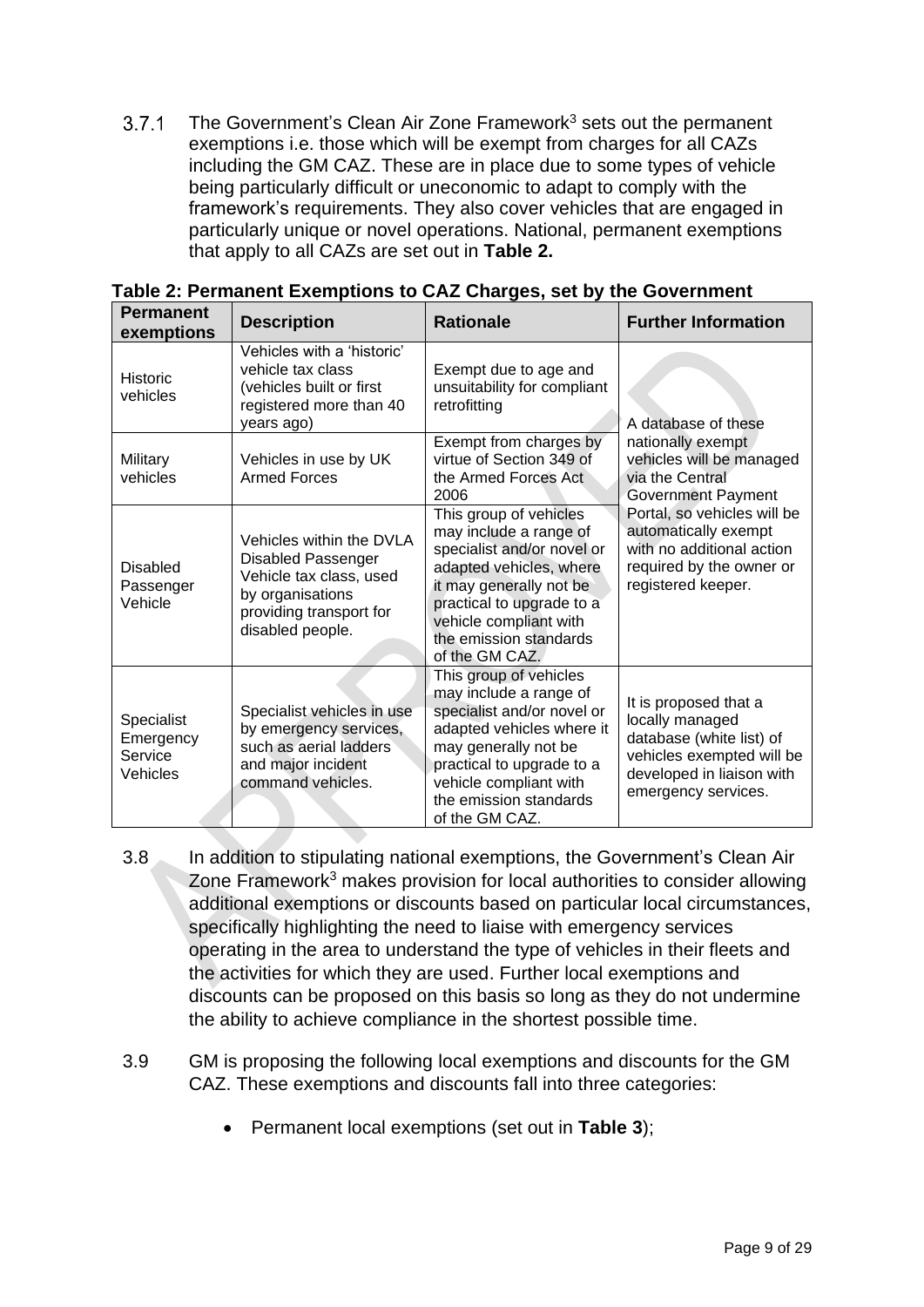- Temporary local exemptions<sup>10</sup> (set out in **Table 4**); and
- Permanent local discounts (set out in **Table 5**).

<sup>&</sup>lt;sup>10</sup> A temporary local exemption is time limited exemption, applied for a fixed period. Within this temporary local exemption period, eligible vehicles would not pay a charge. Following the expiry of a temporary local exemption, non-compliant vehicles will be charged. Note there may be a requirement to apply for discounts and exemptions.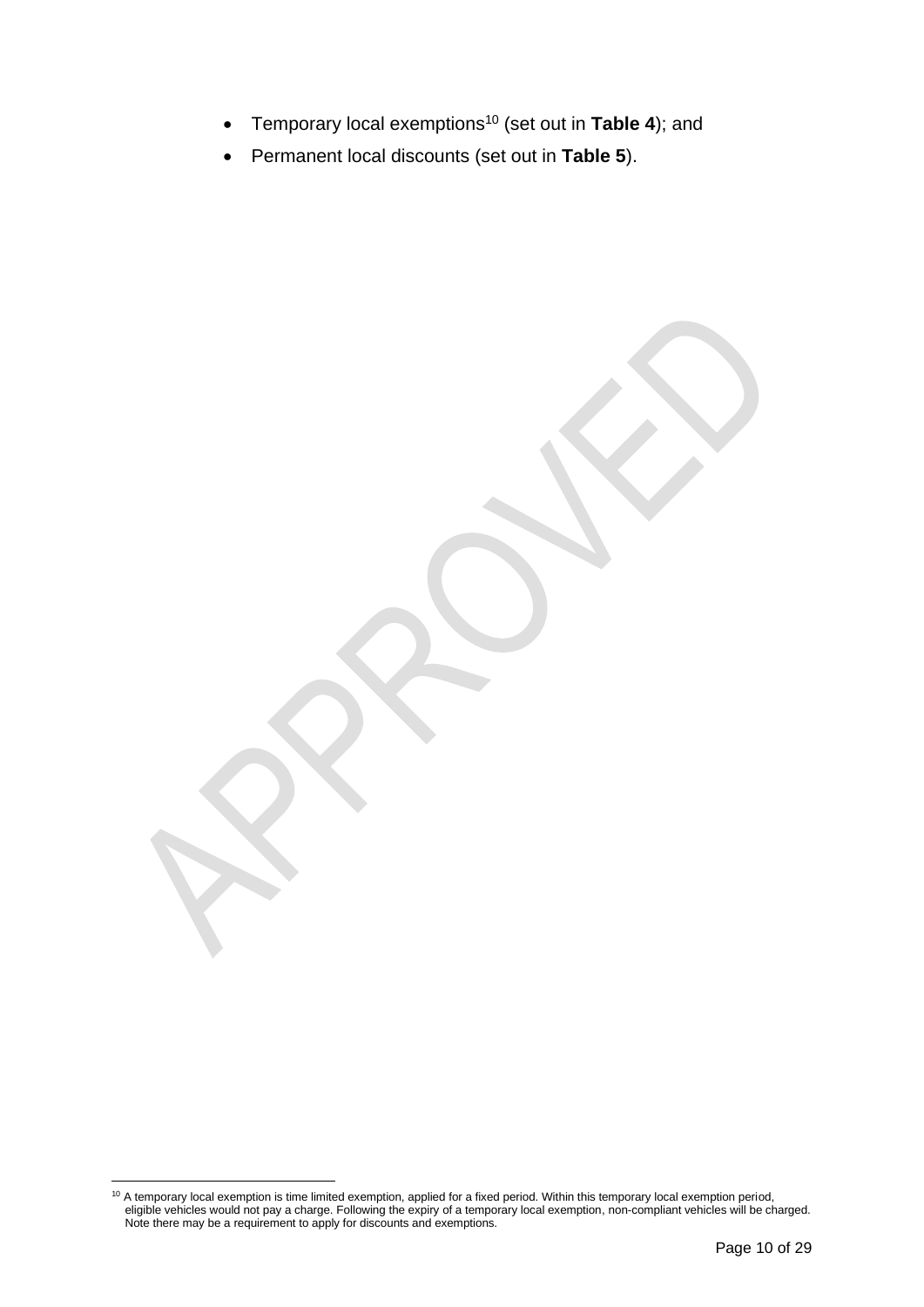| <b>Permanent local</b><br>exemptions             | <b>Description</b>                                                                                                                                             | <b>Rationale</b>                                                                                                                                                                                                                                                                                                    | <b>Further Information</b>                                                                                                                                                        |
|--------------------------------------------------|----------------------------------------------------------------------------------------------------------------------------------------------------------------|---------------------------------------------------------------------------------------------------------------------------------------------------------------------------------------------------------------------------------------------------------------------------------------------------------------------|-----------------------------------------------------------------------------------------------------------------------------------------------------------------------------------|
| <b>Specialist Heavy Goods</b><br><b>Vehicles</b> | Certain types of heavily specialised<br>HGVs, such as certain vehicles used in<br>construction or vehicle recovery.                                            | This group of vehicles includes certain<br>novel or adapted road going HGVs of a<br>particularly specialised nature, meaning<br>it may not be practical to upgrade to a<br>vehicle compliant with the emission<br>standards of the GM CAZ.                                                                          | It is proposed that owners or registered<br>keepers of specialist HGVs will need to<br>apply for this exemption, as there is no<br>national database of these vehicles.           |
| Non-road-going vehicles                          | Certain types of non-road going vehicles<br>which are allowed to drive on the<br>highway such as agricultural machines;<br>digging machines; and mobile cranes | This group of vehicles includes a range<br>of specialist and/or novel or adapted<br>vehicles, where it may generally not be<br>practical to upgrade to a vehicle<br>compliant with the emission standards of<br>the GM CAZ.                                                                                         | It is proposed that owners or registered<br>keepers of non-road going vehicles not<br>identified through DVLA vehicle<br>classification will need to apply for this<br>exemption. |
| Vehicles used by<br>emergency services           | Certain types of vehicles used by<br>emergency services front line<br>emergency and certain non-emergency<br>vehicles                                          | This group of vehicles includes a range<br>of vehicles, associated with front line<br>emergency response, and where it may<br>generally not be practical to upgrade to<br>a vehicle compliant with the emission<br>standards of the GM CAZ, which are not<br>captured by the national exemption.                    | It is proposed that a locally managed<br>database of vehicles exempted will be<br>developed in liaison with emergency<br>services.                                                |
| <b>Community Minibuses</b>                       | Those operating under a permit under<br>section 19 or section 22 of the Transport<br>Act (1985), issued by a body designated<br>by the Secretary of State      | These vehicles provide important access<br>to employment, education and training<br>for people who may otherwise be<br>isolated, including those with mobility<br>issues and located in areas with poor<br>public transport accessibility. They also<br>facilitate inclusion in social and<br>community activities. | It is proposed that owners or registered<br>keepers of community minibuses will<br>need to apply for this exemption, as<br>there is no national database of these<br>vehicles.    |

# **Table 3: Permanent local exemptions proposed by Greater Manchester**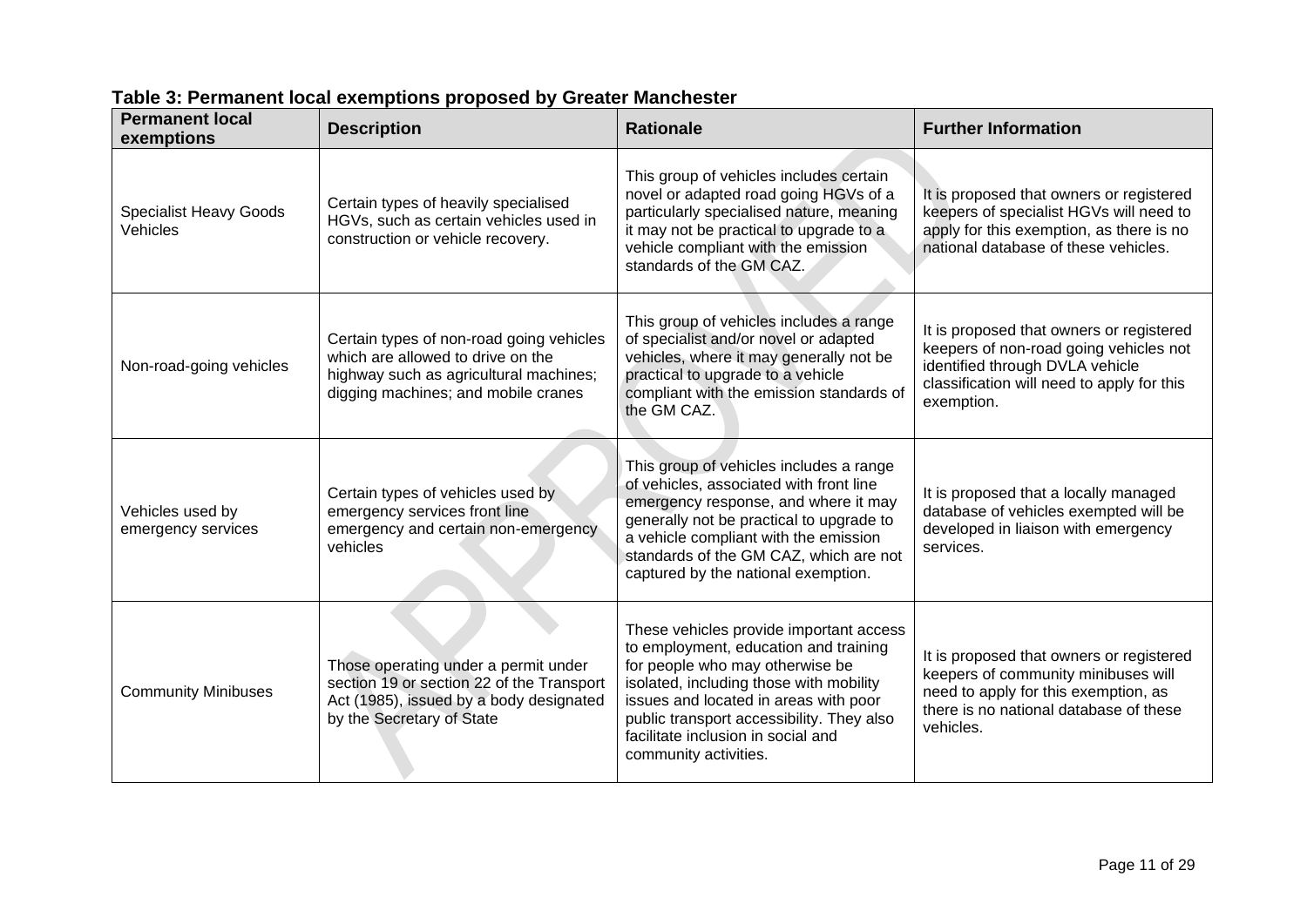| <b>Permanent local</b><br>exemptions                      | <b>Description</b>                                                                                                                                                                                                                                     | <b>Rationale</b>                                                                                                                                                                                                                                                                                                                                                                                          | <b>Further Information</b>                                                                                                                                                                                                     |
|-----------------------------------------------------------|--------------------------------------------------------------------------------------------------------------------------------------------------------------------------------------------------------------------------------------------------------|-----------------------------------------------------------------------------------------------------------------------------------------------------------------------------------------------------------------------------------------------------------------------------------------------------------------------------------------------------------------------------------------------------------|--------------------------------------------------------------------------------------------------------------------------------------------------------------------------------------------------------------------------------|
| Showmen's Guild vehicles                                  | Fairground/funfair vehicles which are<br>registered with the Showmen's Guild                                                                                                                                                                           | This group of vehicles includes a range<br>of specialist and/or novel or adapted<br>vehicles, where it may generally not be<br>practical to upgrade to a vehicle<br>compliant with the standards of the GM<br>CAZ.                                                                                                                                                                                        | It is proposed that the Showman's Guild<br>will notify GM of the vehicles registered<br>with the Showman's Guild and that<br>these vehicles will be exempted.                                                                  |
| Driving within the zone<br>because of a road<br>diversion | Vehicles driving within the zone because<br>of a road diversion who would otherwise<br>not have entered the GM CAZ.<br>Applies only while the diversion is active<br>and subject to non-compliant vehicles<br>being on the designated diversion route. | This exemption is aimed at protecting<br>road safety and recognises that vehicles<br>may enter the GM CAZ for reasons<br>outside of the driver's control.<br>The exemption will apply to vehicles<br>which enter the GM CAZ as a direct<br>result of a road diversion only.                                                                                                                               | It is intended that no additional action<br>will be required by the owner or<br>registered keeper of a non-compliant<br>vehicle driving on a diversion route who<br>would otherwise not have entered the<br>GM CAZ.            |
| <b>Disabled Tax Class</b><br>vehicles                     | Vehicles used by, or for the purposes of<br>a disabled person which are exempt<br>from vehicle tax.                                                                                                                                                    | This exemption is complementary to the<br>vehicle tax exemption for Disabled Tax<br>Class vehicles.<br>An exemption certificate will have been<br>secured for vehicles within this group,<br>following a successful application to the<br>Driver and Vehicle Licensing Authority<br>(DVLA) for exemption from vehicle tax.<br>The vehicle must be used solely for the<br>purposes of the disabled person. | A database of these nationally exempt<br>vehicles will be managed via the Central<br>Government Payment Portal, so<br>vehicles will be automatically exempt<br>with no additional action required by the<br>registered keeper. |
|                                                           |                                                                                                                                                                                                                                                        |                                                                                                                                                                                                                                                                                                                                                                                                           |                                                                                                                                                                                                                                |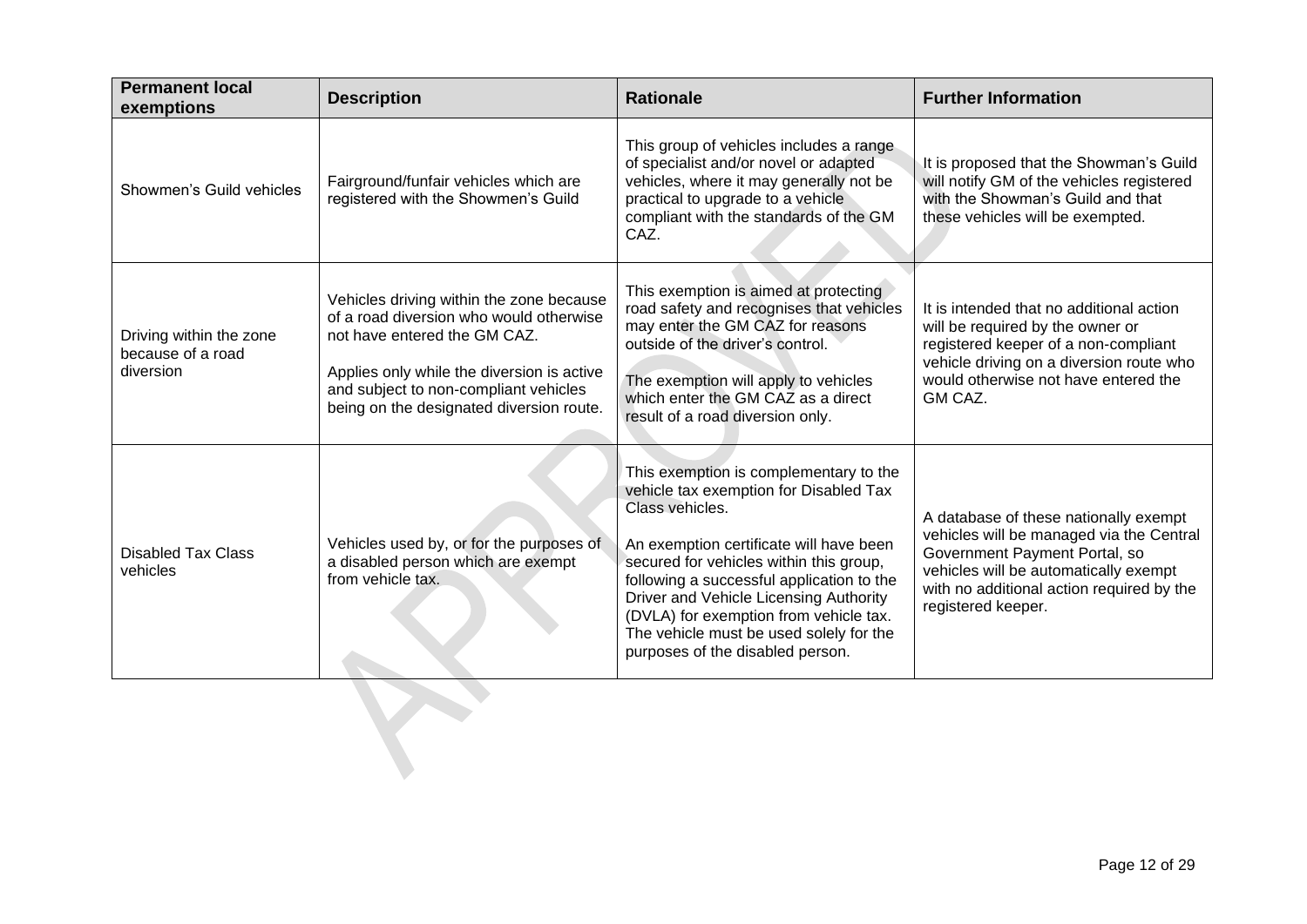| <b>Temporary local</b><br>exemptions                                                                              | <b>Description</b>                                                                                                                                                                                                                                                                                        | <b>Rationale</b>                                                                                                                                                                                                                                                                                                                                                                                                                                                                                                                                                                                                                                                                                                    | <b>Further Information</b>                                                                                                                                                                                                                                                                                                                                                                                                                             |
|-------------------------------------------------------------------------------------------------------------------|-----------------------------------------------------------------------------------------------------------------------------------------------------------------------------------------------------------------------------------------------------------------------------------------------------------|---------------------------------------------------------------------------------------------------------------------------------------------------------------------------------------------------------------------------------------------------------------------------------------------------------------------------------------------------------------------------------------------------------------------------------------------------------------------------------------------------------------------------------------------------------------------------------------------------------------------------------------------------------------------------------------------------------------------|--------------------------------------------------------------------------------------------------------------------------------------------------------------------------------------------------------------------------------------------------------------------------------------------------------------------------------------------------------------------------------------------------------------------------------------------------------|
| LGVs and minibuses<br>(which are not a licensed<br>taxi or PHV or used to<br>provide a registered bus<br>service) | Light Goods Vehicles (LGVs) and<br>minibuses which are not used as a<br>licensed taxi, PHV or on a registered<br>bus service, will be eligible for a<br>temporary exemption until 31 <sup>st</sup><br>December 2022.<br>After 31st December 2022, non-<br>compliant vehicles will be charged.             | GM evidence indicates that the cost and<br>availability of new, second and third<br>hand compliant LGVs will not provide a<br>viable or an affordable option for many<br>operators (especially for the smallest<br>businesses and sole traders) to upgrade<br>to a compliant vehicle in 2022, given the<br>scale of the GM CAZ.<br>Introducing a charge in 2022 risks many<br>operators having to switch from using an<br>LGV to a pre-Euro 6 diesel car or stop<br>trading.<br>Given the number of LGVs operating in<br>GM, there is also a high risk of there<br>being insufficient time in advance of<br>2022 to administer the funding required<br>to support affected parties to upgrade to<br>compliant LGVs. | As proposed, this temporary exemption<br>for LGVs and minibuses does not affect<br>the projected year of legal Limit Value<br>compliance with the GM CAZ in place,<br>or the number of exceedances in 2023.<br>It is proposed that this exemption will be<br>managed centrally so eligible vehicles<br>will be automatically exempt with no<br>additional action required by the<br>registered keeper.                                                 |
| <b>GM licensed Wheelchair</b><br>Accessible Taxi & PHVs                                                           | Wheelchair Accessible Taxi and Private<br>Hire Vehicles (PHVs), which are<br>licensed to one of the 10 GM<br>Authorities, as of the 3rd December 2020<br>will be eligible for a temporary<br>exemption until 31st December 2022.<br>After 31st December 2022, non-<br>compliant vehicles will be charged. | Wheelchair accessible Taxis and Private<br>Hire Vehicles offer a vital service for<br>disabled people and are often the only<br>mode of travel available to them.<br>26% of taxi users report that they have a<br>health problem or disability that limits<br>their day-to-day activities, and 26% of<br>taxi users over 65s say that they cannot<br>use buses due to a disability <sup>11</sup> .<br>The cost of upgrade to a wheelchair<br>accessible vehicle (WAV) is high and                                                                                                                                                                                                                                   | As proposed, a temporary exemption for<br>wheelchair accessible taxis and PHVs<br>does not affect the year of compliance<br>or the number of exceedances in 2023.<br>It is expected that this exemption will be<br>facilitated through the Government's<br>Hackney Cab and PHV Centralised<br>Database, which forms part of the wider<br>digital infrastructure that is being<br>developed to support the introduction of<br>charging Clean Air Zones. |

### **Table 4: Temporary local exemptions proposed by Greater Manchester**

<sup>11</sup> November 2019 Hatch Regeneris "CAZ Commercial Vehicle Socio-Economic Impacts Research"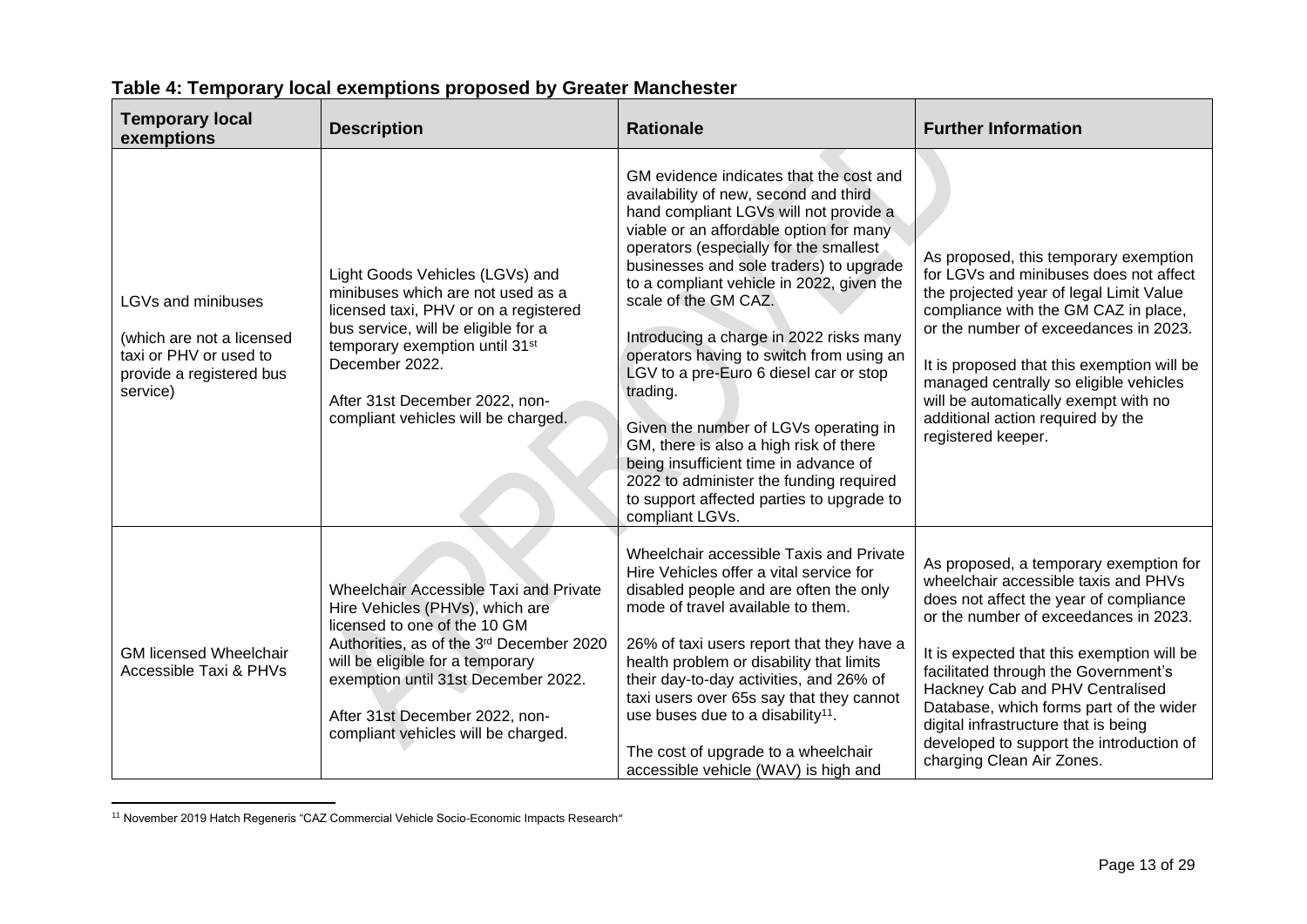| <b>Temporary local</b><br>exemptions                                                                                         | <b>Description</b>                                                                                                                                                                                                                                                        | <b>Rationale</b>                                                                                                                                                                                                                                                                                                                                                                                                                                                                                                                                                                                                                                                                                                                                   | <b>Further Information</b>                                                                                                                                                                                                                                                                                                                                                                                                                                                                                                 |
|------------------------------------------------------------------------------------------------------------------------------|---------------------------------------------------------------------------------------------------------------------------------------------------------------------------------------------------------------------------------------------------------------------------|----------------------------------------------------------------------------------------------------------------------------------------------------------------------------------------------------------------------------------------------------------------------------------------------------------------------------------------------------------------------------------------------------------------------------------------------------------------------------------------------------------------------------------------------------------------------------------------------------------------------------------------------------------------------------------------------------------------------------------------------------|----------------------------------------------------------------------------------------------------------------------------------------------------------------------------------------------------------------------------------------------------------------------------------------------------------------------------------------------------------------------------------------------------------------------------------------------------------------------------------------------------------------------------|
|                                                                                                                              |                                                                                                                                                                                                                                                                           | availability of second-hand vehicles is<br>poor (especially for London-style<br>Taxis). $12$<br>The application of GM CAZ charges in<br>2022 could therefore affect disabled<br>people's access to taxi/PHV services, by<br>reducing the number of wheelchair<br>accessible vehicles operating in the<br>region.                                                                                                                                                                                                                                                                                                                                                                                                                                   | Therefore, no additional action will be<br>required by the registered keeper.                                                                                                                                                                                                                                                                                                                                                                                                                                              |
| Coaches and buses<br>registered to a business<br>address within GM and not<br>used on a registered bus<br>service within GM. | Coaches and buses registered to a<br>business address within GM and not<br>used on a registered bus service within<br>GM will be eligible for a temporary<br>exemption until 31st December 2022.<br>After 31st December 2022, non-<br>compliant vehicles will be charged. | Although compliant Euro VI coaches<br>have been available since 2013, the<br>majority (67%) of the fleet operating<br>within GM is not compliant with the GM<br>CAZ emission standards <sup>13</sup> .<br>This is because coaches have a long<br>running life and upgrade to a compliant<br>vehicle is very expensive.<br>69% of coach operators are small<br>businesses and have very small fleets of<br>1-5 vehicles.<br>There is a risk that even with funding<br>support - coach operators cannot<br>reasonably comply with the GM CAZ<br>emission standards by 2022 and that<br>this creates a risk of reduced coach<br>operations.<br>In comparison to buses, retrofit solutions<br>are also relatively immature, affecting<br>availability. | Analysis shows that coaches make up<br>under 0.5% of total traffic <sup>14</sup> and as<br>proposed, a temporary exemption for<br>coaches is not projected to affect the<br>year of compliance or the number of<br>exceedances of the legal Limit Value in<br>2023.<br>Owners or registered keepers of<br>coaches and buses registered to a<br>business address within GM and not<br>used on a registered bus service within<br>GM will need to apply for this exemption,<br>as there is no database of these<br>vehicles. |

<sup>&</sup>lt;sup>12</sup> Technical Note 19: GM CAP Taxi and PHV Fleet Research <https://cleanairgm.com/technical-documents>

<sup>&</sup>lt;sup>13</sup> Technical Note 37: GM CAP Vehicle Population Estimate[s https://cleanairgm.com/technical-documents](https://cleanairgm.com/technical-documents)

<sup>&</sup>lt;sup>14</sup> Technical Note 37: GM CAP Vehicle Population Estimates<https://cleanairgm.com/technical-documents>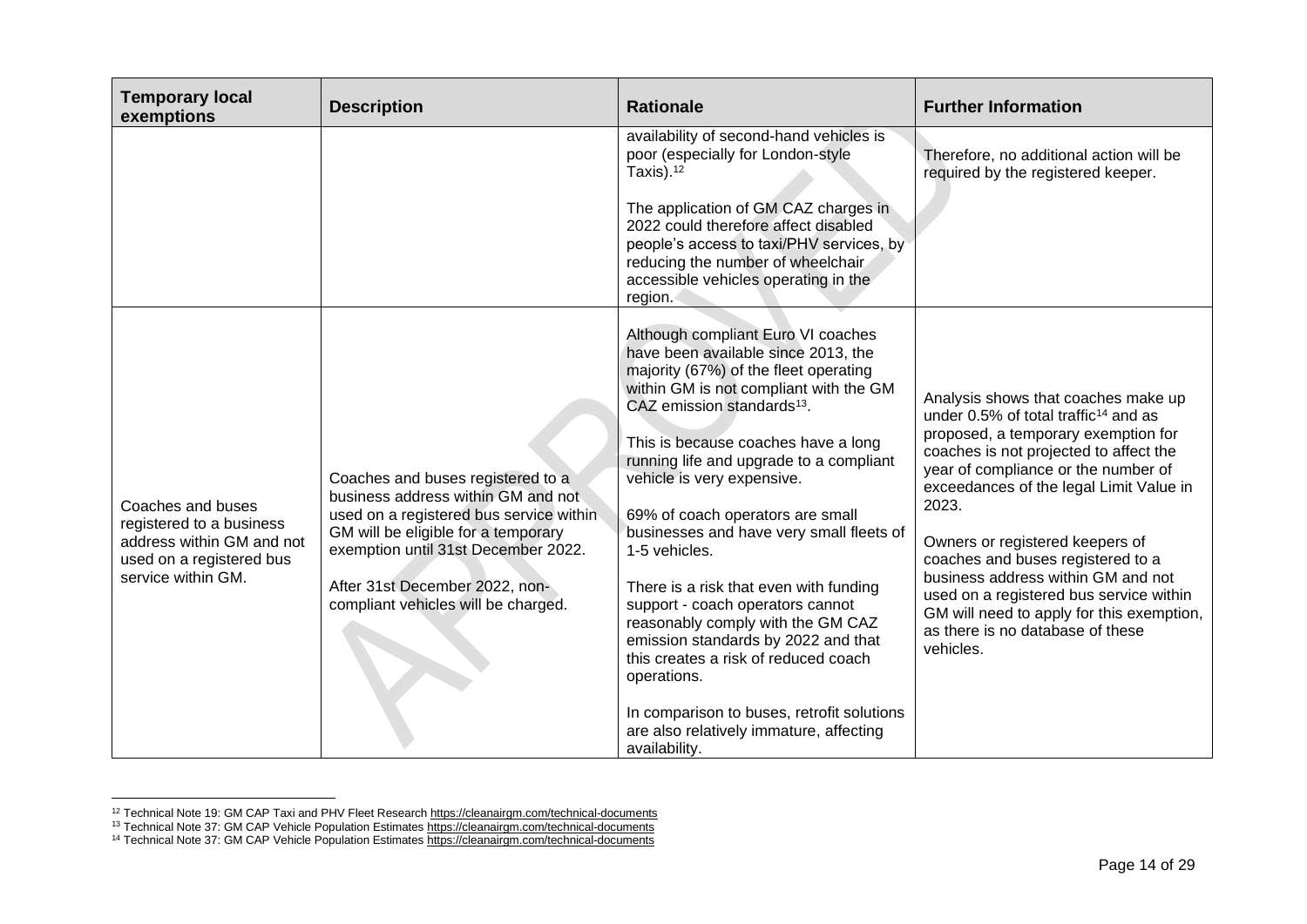| <b>Temporary local</b><br>exemptions                            | <b>Description</b>                                                                                                                                                                                                                                                                                                                                                                                         | <b>Rationale</b>                                                                                                                                                                                                                                                                                                                                               | <b>Further Information</b>                                                                                                                                                                                                                                                                       |
|-----------------------------------------------------------------|------------------------------------------------------------------------------------------------------------------------------------------------------------------------------------------------------------------------------------------------------------------------------------------------------------------------------------------------------------------------------------------------------------|----------------------------------------------------------------------------------------------------------------------------------------------------------------------------------------------------------------------------------------------------------------------------------------------------------------------------------------------------------------|--------------------------------------------------------------------------------------------------------------------------------------------------------------------------------------------------------------------------------------------------------------------------------------------------|
|                                                                 |                                                                                                                                                                                                                                                                                                                                                                                                            | This in turn risks affecting accessibility<br>and the provision of services for<br>vulnerable groups, particularly children,<br>elderly people and those on low<br>incomes.<br>We also recognise that there are buses<br>used within GM for private enterprise,<br>such as wedding transport, which if non-<br>compliant may be subject to a GM CAZ<br>charge. |                                                                                                                                                                                                                                                                                                  |
| Outstanding finance or<br>lease on non-compliant<br>vehicles    | Non-compliant vehicles subject to<br>finance or lease agreements entered<br>into before 3rd December 2020 which will<br>remain outstanding at the time at which<br>the GM CAZ becomes operational, will<br>be eligible for a temporary exemption<br>until the agreement ends or until 31st<br>December 2022, whichever is sooner.<br>After 31st December 2022, non-<br>compliant vehicles will be charged. | A move to a compliant vehicle is not<br>considered feasible due to outstanding<br>finance, which was entered into before<br>information on the GM CAZ had been<br>made publicly available.                                                                                                                                                                     | Owners or registered keepers of non-<br>compliant vehicles which are subject to<br>outstanding finance or lease<br>agreements at the time at which the GM<br>CAZ becomes operational will need to<br>apply for this exemption, as there is no<br>national database of these vehicles.            |
| Limited supply (awaiting<br>delivery of a compliant<br>vehicle) | Owners or registered keepers of non-<br>compliant vehicles that can demonstrate<br>they have placed an order for a<br>compliant replacement vehicle or retrofit<br>solution, will be eligible for a temporary<br>exemption until such a time as they are<br>in receipt of the compliant replacement<br>vehicle or retrofit solution, or for 12<br>weeks, whichever is sooner.                              | Upgrade to a compliant vehicle is not<br>immediately possible due to an issue<br>with the supply of a compliant vehicle or<br>retrofit solution on order, which is<br>considered outside of the control of the<br>applicant.                                                                                                                                   | Registered keepers of non-compliant<br>vehicles who can evidence that they<br>have placed an order for a compliant<br>replacement vehicle or retrofit solution,<br>which is yet to be received, will need to<br>apply for this exemption, as there is no<br>national database of these vehicles. |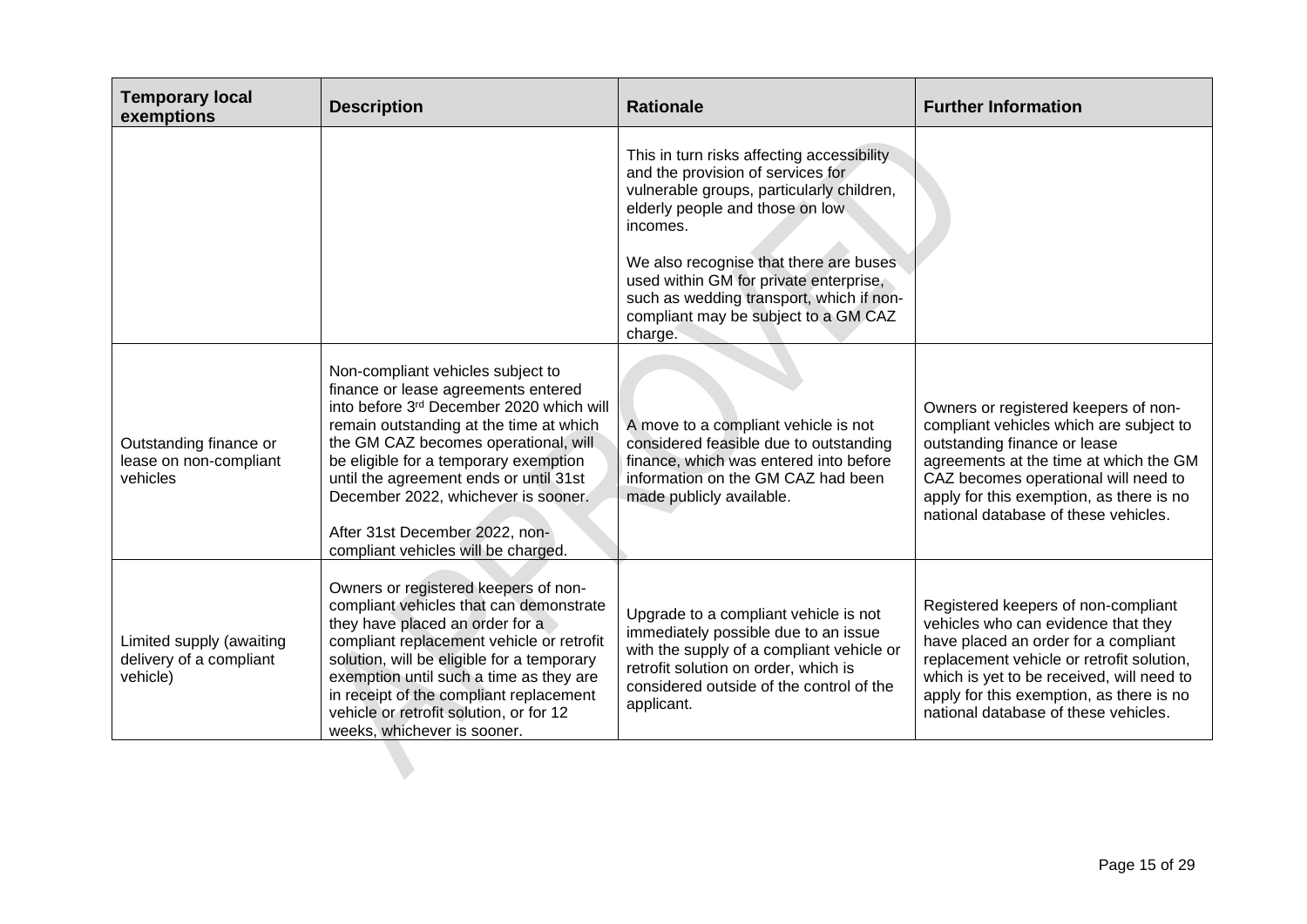| <b>Permanent local</b><br>discounts                                                                                                             | <b>Description</b>                                                                                                                                                                                                                                                                                                                                                                                                                                                                                                                                                                                                                                                             | <b>Rationale</b>                                                                                                                                                                                                                                                                                                                                                                                                                                                                                                                | <b>Further Information</b>                                                                                                                                                                 |
|-------------------------------------------------------------------------------------------------------------------------------------------------|--------------------------------------------------------------------------------------------------------------------------------------------------------------------------------------------------------------------------------------------------------------------------------------------------------------------------------------------------------------------------------------------------------------------------------------------------------------------------------------------------------------------------------------------------------------------------------------------------------------------------------------------------------------------------------|---------------------------------------------------------------------------------------------------------------------------------------------------------------------------------------------------------------------------------------------------------------------------------------------------------------------------------------------------------------------------------------------------------------------------------------------------------------------------------------------------------------------------------|--------------------------------------------------------------------------------------------------------------------------------------------------------------------------------------------|
| PHVs (owned or<br>exclusively contracted by 1<br>person) licensed to one of<br>the 10 GM Local Authorities<br>and also used as a private<br>car | Owners or registered keepers of non-<br>compliant PHVs which are also used as<br>a private car will be eligible to apply for a<br>discounted charge of 5/7 of the weekly<br>total (proposed to be £37.50 per week)<br>from 2022.                                                                                                                                                                                                                                                                                                                                                                                                                                               | This responds to previous consultation<br>feedback which highlighted the large<br>proportion of PHVs that are also used as<br>a private car when not in service, and<br>private cars will not be subject to<br>charges under the GM CAZ.<br>The discounted charge is based upon<br>the proportion of the week that vehicles<br>could reasonably be expected to be in<br>service.                                                                                                                                                | Owners or registered keepers of non-<br>compliant PHVs licensed to one of the<br>10 GM Local Authorities which are also<br>used as a private car will need to apply<br>for this exemption. |
| Leisure vehicles in private<br>ownership (>3.5t)                                                                                                | Owners or registered keepers of leisure<br>vehicles (>3.5t) in private ownership<br>(e.g. motor caravan (>3.5t), motorised<br>horse box (>3.5t)), and registered to an<br>address in GM for not less than twelve<br>(12) full consecutive calendar months<br>prior to the date of application, will be<br>eligible to apply for a discounted charge.<br>The vehicle would be eligible for<br>consideration for a charge equivalent to<br>the LGV daily charge (proposed to be<br>£10 a day), rather than the HGV daily<br>charge (proposed to be £60 a day).<br>The discount will be subject to providing<br>evidence that the vehicle is not used for<br>commercial purposes. | A small proportion of HGVs will be in<br>private ownership, largely used for<br>leisure purposes, e.g. motor caravans<br>(>3.5t) and motorised horseboxes<br>(>3.5t). This group of vehicles includes a<br>range of specialist and/or adapted<br>vehicles, which are often bought second<br>or third hand where it may generally not<br>be feasible to upgrade to a vehicle<br>compliant with the emission standards of<br>the GM CAZ.<br>This approach recognises feedback<br>received during the "Clean Air<br>Conversation". | Owners or registered keepers of leisure<br>vehicles in private ownership which have<br>a gross weight above 3,500kg will need<br>to apply for this discount.                               |

# **Table 5 Permanent local discounts proposed by Greater Manchester**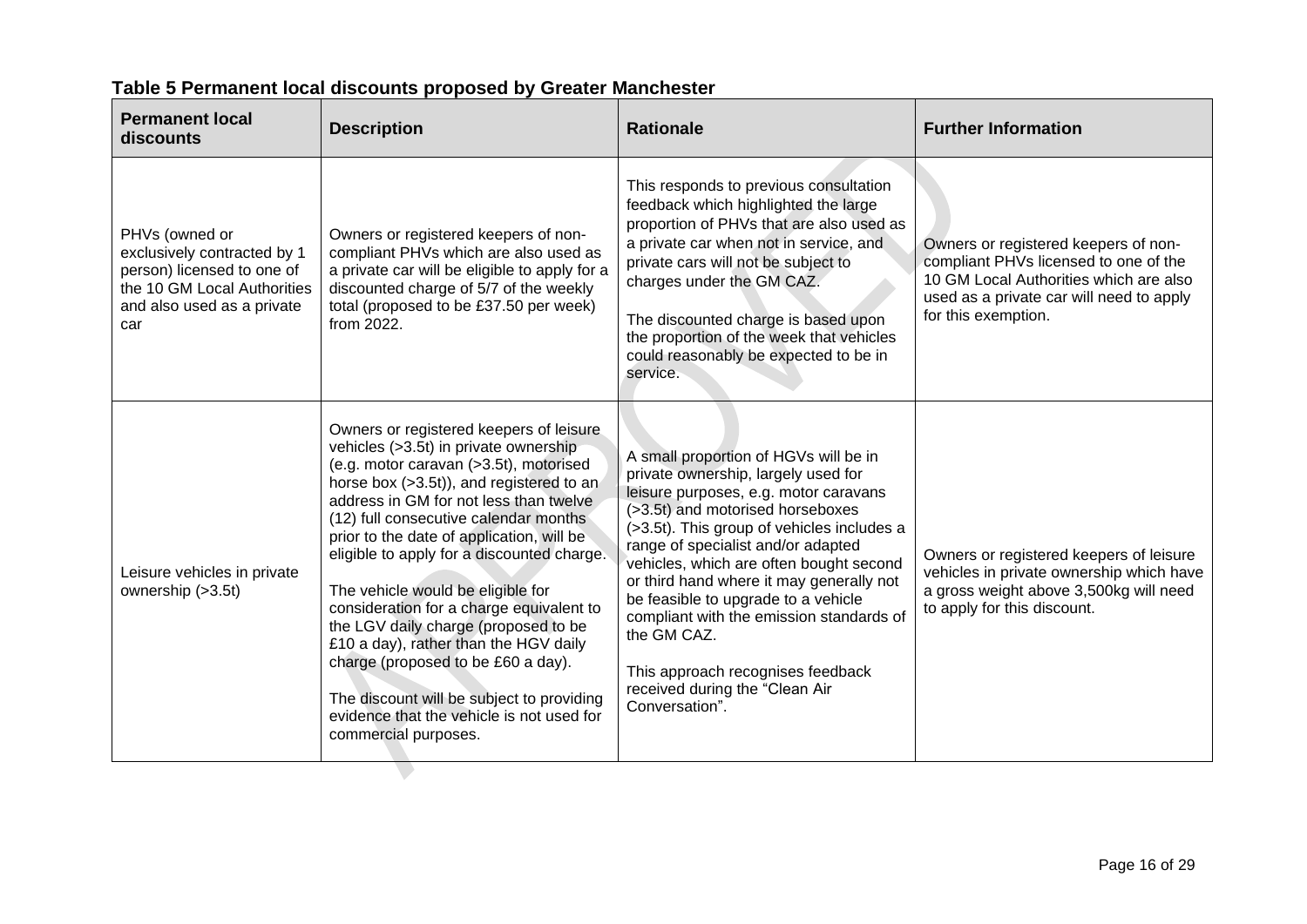### <span id="page-16-0"></span>**4 Funding to upgrade to compliant vehicles**

- 4.1 GM proposes the following package of funding support to help owners or registered keepers of non-compliant vehicles with the cost of upgrading their vehicles so they are compliant with the emission standards required by the implementation of a GM CAZ, so as not to be subject to a charge. The aim of the funding is to mitigate the negative socio-economic effects of the GM CAZ. The funding proposals are:
	- A Clean Commercial Fund to provide financial support for the upgrade of non-compliant LGVs and HGVs, minibuses and coaches, which will be targeted to support smaller local businesses, sole traders, individuals and the charity/voluntary sector.
	- A Clean Taxi Fund to provide financial support for the upgrade of noncompliant GM Licensed Hackney Carriage and private hire vehicles.
	- A Clean Bus Fund to provide financial support for the upgrade of noncompliant buses registered to run services across Greater Manchester.
	- A Hardship Fund to support individuals, companies and organisations who are considered to be the most vulnerable to the potential economic impacts of the GM CAZ.
- 4.2 This means that the owners or registered keepers of a non-compliant vehicle that will be subject to the GM CAZ charges may be eligible to apply for financial support towards upgrading to a compliant vehicle, subject to meeting eligibility criteria.
- 4.3 GM is proposing that financial support is:
	- only offered for vehicles that do not comply with the relevant GM CAZ emission standards and are not eligible for a permanent national or local exemption;
	- provided for the replacement of a non-compliant vehicle with a compliant vehicle on a 'like-for-like' basis – i.e. financial support will not be available to facilitate upgrade of a non-compliant vehicle to a compliant vehicle of a different vehicle type (e.g. LGV, HGV) or Euro Category (e.g. N1, N2) (see Appendix A, **Table A1** for details of vehicle types and Euro Categories);
	- facilitated directly with accredited suppliers of retrofit and replacement upgrade options, to ensure maintenance of a comprehensive audit trail, accountability for public funding and to reduce the risk of fraudulent activity and misappropriation of funds. The exceptions to this are the Clean Bus Fund and running cost grants under the Clean Taxi Fund;
	- with the exception of the Clean Bus Fund, limited to a maximum of 10 vehicles per Applicant, with a maximum of 8 vehicles for Hackney Carriages and 5 vehicles for HGV retrofit;
	- managed and administered centrally on behalf of the 10 GM authorities; and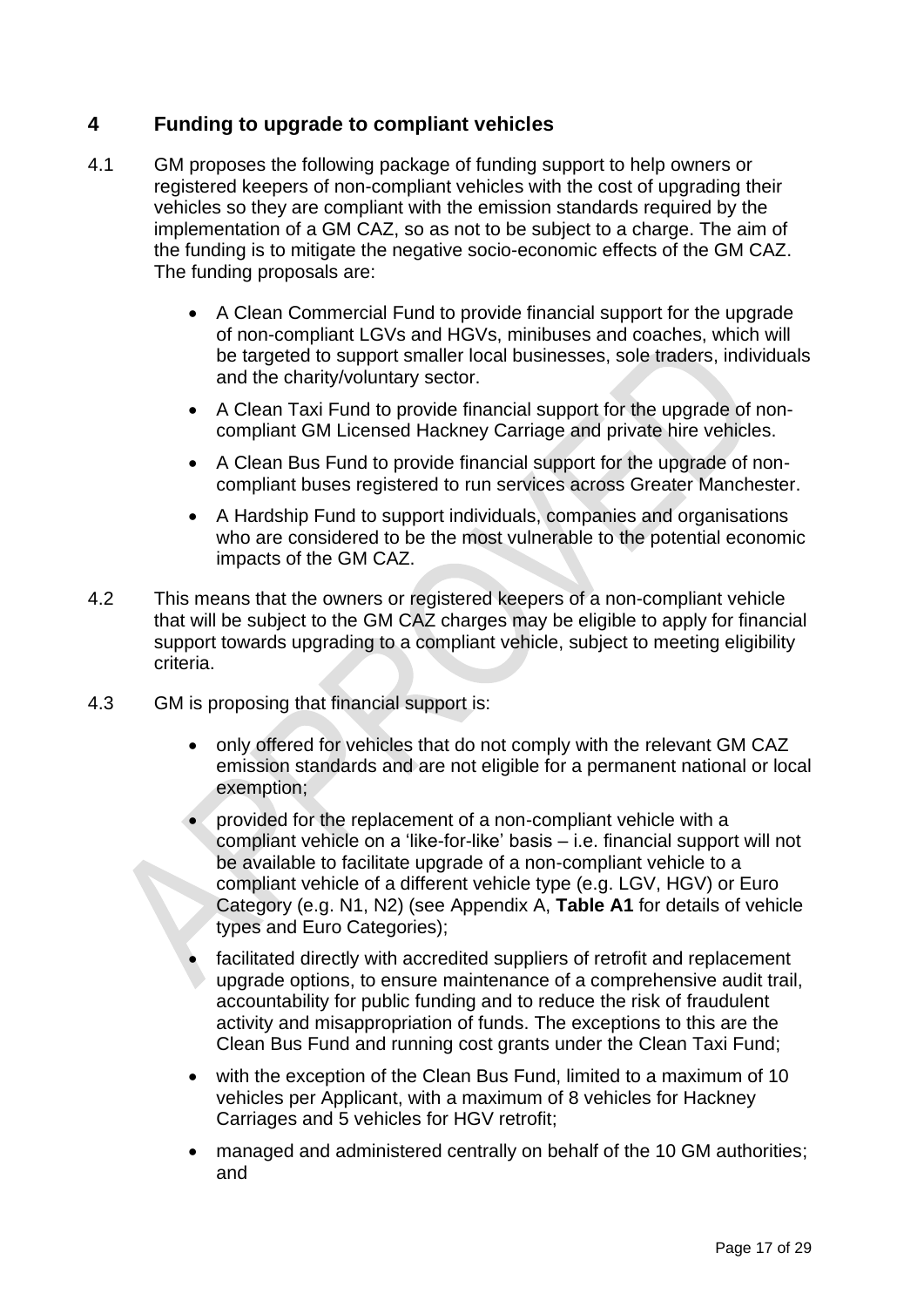• only available insofar as it complies with UK government and European requirements, including but not limited to State Aid Regulations<sup>15</sup>.

### <span id="page-17-0"></span>**5 Clean Bus Fund**

- 5.1 **Retrofit** In the OBC, GM set out that the Clean Bus Fund would provide a financial support mechanism to, where possible, retrofit buses with older engine standards to the less polluting Euro VI standard. This funding would apply to buses registered to run services across the region.
- 5.2 In March 2020 the Government awarded £14.7m as an initial tranche of funding to retrofit buses running services in GM that have older engines which are not compliant with the GM CAZ emission standards. The Government's Joint Air Quality Unit<sup>16</sup> (JAQU) has confirmed that this funding can be delivered as a continuation of Clean Bus Technology Funds and is to be distributed as soon as possible.
- 5.3 As such, a grant of up to £16,000 towards retrofit to a compliant standard via a Clean Vehicle Retrofit Accreditation Scheme (CVRAS) certified system will be available and administered through an extension of the existing system in place under the Clean Bus Technology Fund (CBTF). Financial support will be available to vehicles that have operated for a minimum of 6 months on a GM registered bus service and are less than 13 years old. As this funding mechanism is distinct from the wider delivery of the GM CAP, no consultation feedback is requested on this aspect of the policy.
- 5.4 **Replacement** In the OBC GM estimated 350 buses could not be retrofitted and it would be for the market to find a solution. This estimate has now been revised based on further evidence and it has been established that there are more than 500 non-compliant buses that cannot be retrofitted operating in GM. GM is proposing to the Government that it requires circa £9m of funding to support the replacement of non-compliant vehicles operating on registered bus services in GM.
- 5.5 On the award of government funding GM proposes that a grant of up to £16,000 will be available towards the cost of replacing a non-compliant bus registered to run services across GM with a compliant vehicle which meets GM CAZ emission standards.
- 5.6 Applicants would need to be able to demonstrate that:
	- they are the registered operator for a registered bus service operating in GM;

<sup>15</sup> The UK has left the EU and is now in a transition period, while the UK and EU negotiate additional arrangements before new rules come into place from 1 January 2021. The current rules on state aid continue to apply during the transition period. The final GM CAP policy will need to comply with any government state aid rules or subsidy control framework that are in place.

<sup>&</sup>lt;sup>16</sup> A joint unit of the DfT and the Department for Environment, Food and Rural Affairs, has led the Government's current work to try and ensure the UK is compliant with EU limit values for nitrogen dioxide in the shortest time possible.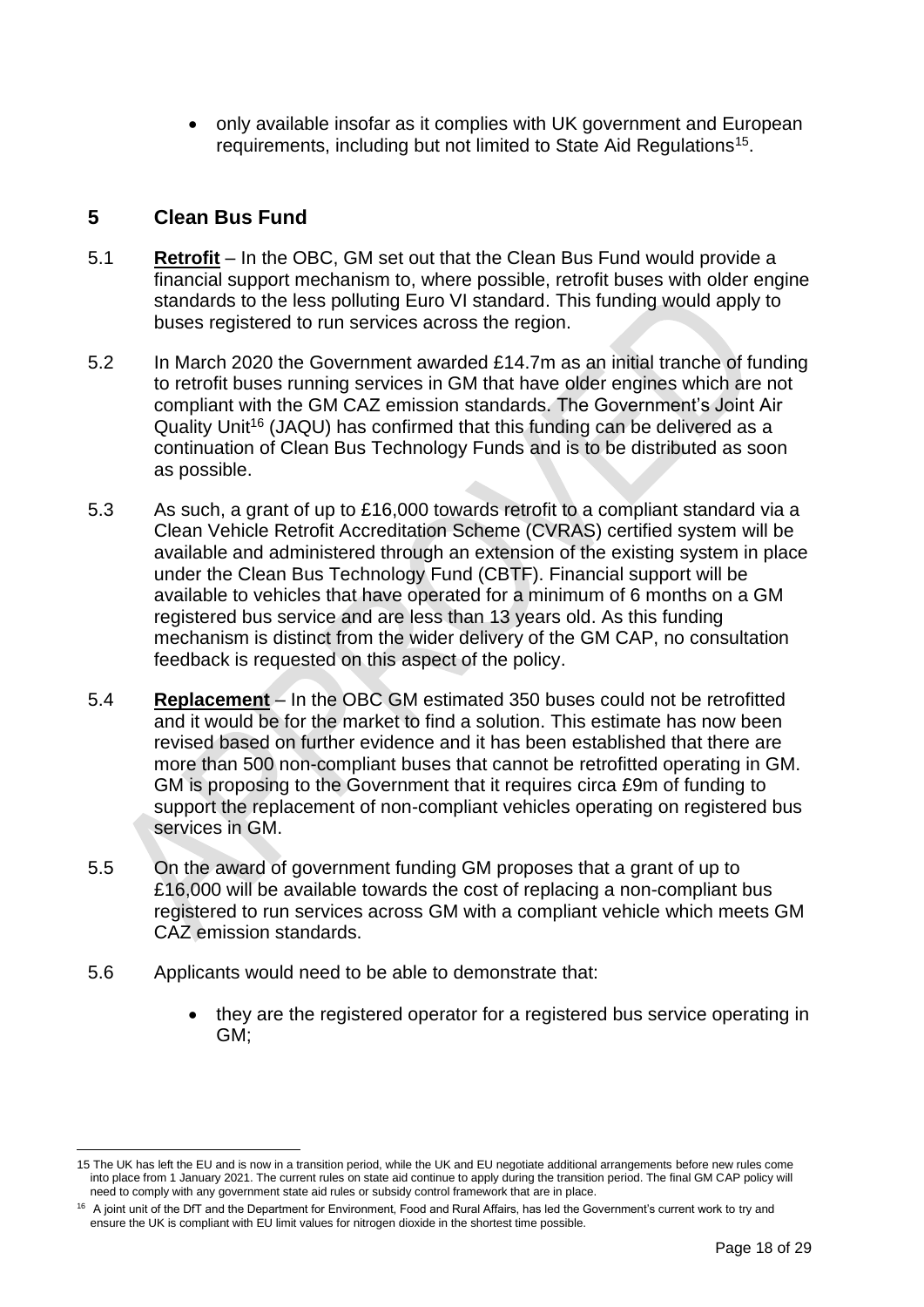- they have not been in receipt of, or be subject to a current Application for, public sector clean air funding in GM or elsewhere in the United Kingdom for upgrade (retrofit or replacement) of the same vehicle(s) that is to be upgraded through the GM Clean Bus Fund;
- they have been operating on a registered bus service, within GM, for not less than twelve (12) full consecutive calendar months prior to the date of application;
- the vehicle has been registered to the applicant for not less than twelve (12) consecutive calendar months prior to the date of application, evidenced through the V5C Registration Document;
- the vehicle has a valid MOT, road tax and suitable insurance to operate a bus passenger service at the date of application;
- the upgraded vehicle will be compliant with the GM CAZ emission standards as a minimum;
- the upgraded vehicle will continue to operate on a registered bus service within GM for a minimum of 5 years following receipt of funding. If it is replaced or taken out of service in GM it must be replaced by a vehicle which meets the same emissions standard and passenger capacity, or better, e.g. a compliant double decker bus must be replaced with another compliant double decker bus, and must be of the same age or younger.
- 5.7 **Management of funds** If the fund is oversubscribed, it is proposed that, in addition to applicants meeting the eligibility criteria, a process could be applied which seeks to maximise air quality benefits, i.e. funding could initially be targeted towards the upgrade of the oldest vehicles first.

#### <span id="page-18-0"></span>**6 Vehicle Finance**

- 6.1 In its OBC, GM said it would investigate a scheme to offer loans at preferential rates for those taking advantage of the Clean Air funds.
- 6.2 Feedback received as part of the Clean Air conversation in 2019 indicated that vehicle finance is needed to help owners upgrade their vehicle as introduction of the GM Clean Air Zone is disrupting vehicle renewal cycles and some will need help in getting access to finance.
- 6.3 In response to this GM has developed a Vehicle Finance measure to address and reduce the adverse impacts on individuals, companies and organisations of financing an upgrade to a compliant vehicle, without reducing the effectiveness of the GM CAZ.
- 6.4 The Vehicle Finance measure will provide access to affordable finance for eligible applicants who require assistance in funding the cost of upgrading to a compliant HGV, LGV, Coach, Minibus, GM licensed Hackney Carriage or GM licensed Private Hire Vehicle. It has been designed to address some of the potential reasons that finance might typically be refused, including: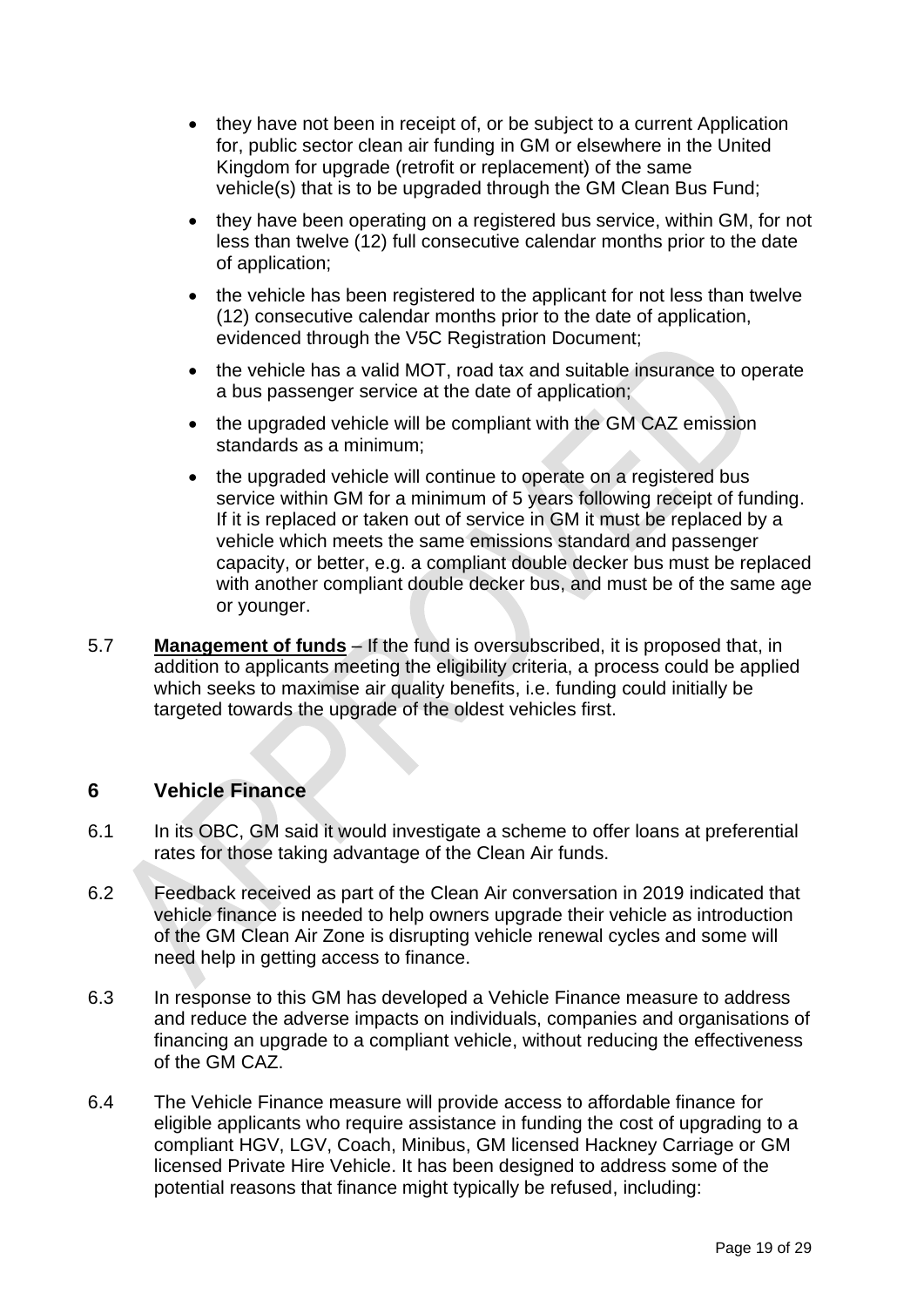- Affordability the ability or otherwise of applicants to meet finance repayments.
- Thin credit file applicants not having enough information in their credit reports to generate a high enough credit score to be approved for credit.
- 6.5 Vehicle Finance will utilise the GM CAP Clean Commercial Vehicle Fund and Clean Taxi Fund to offer eligible owners of a non-compliant vehicle the option of either a lump sum grant or a finance contribution towards vehicle finance for upgrade to a compliant vehicle. Applicants will therefore be able to choose the option which best suits their individual circumstances. These options are as follows:
	- Lump sum grant contributes to the cost of replacement or retrofit the Applicant funds the remaining costs with their own capital or financing arrangements; or
	- Vehicle Finance contributes to the cost of financing a replacement vehicle through the GM scheme, through either a lease or Hire Purchase – the Applicant pays monthly for an agreed finance period.
- 6.6 All financial support set out in the following sections includes a proposed amount of grant funding and the alternative figure, available as a contribution towards vehicle finance. Eligibility criteria for both of these options is detailed in Sections 7 – Clean Commercial Vehicle Fund and 8 – Clean Taxi Fund.
- 6.7 In addition to meeting the eligibility criteria set out in Sections 7 and 8, those seeking vehicle finance will need to:
	- hold a UK bank account in the name of the applicant or business;
	- consent to the Lending Body carrying out credit reference searches on their credit history;
	- require a 10% deposit contribution (cash or vehicle trade-in value);
	- note that lending decisions will rest with finance provider: and
	- recognise that whilst they may be eligible for a non-repayable grant through Clean Air Funds, they may not be able to secure a vehicle finance agreement due to their individual circumstances.

### <span id="page-19-0"></span>**7 Clean Commercial Vehicle Fund**

7.1 GM has set out to the Government an ask of £98m for the Clean Commercial Vehicle Fund (CCVF), to provide a financial support mechanism for the upgrade of LGVs and HGVs, minibuses and coaches, which will be targeted to support smaller local businesses, sole traders and the voluntary sector.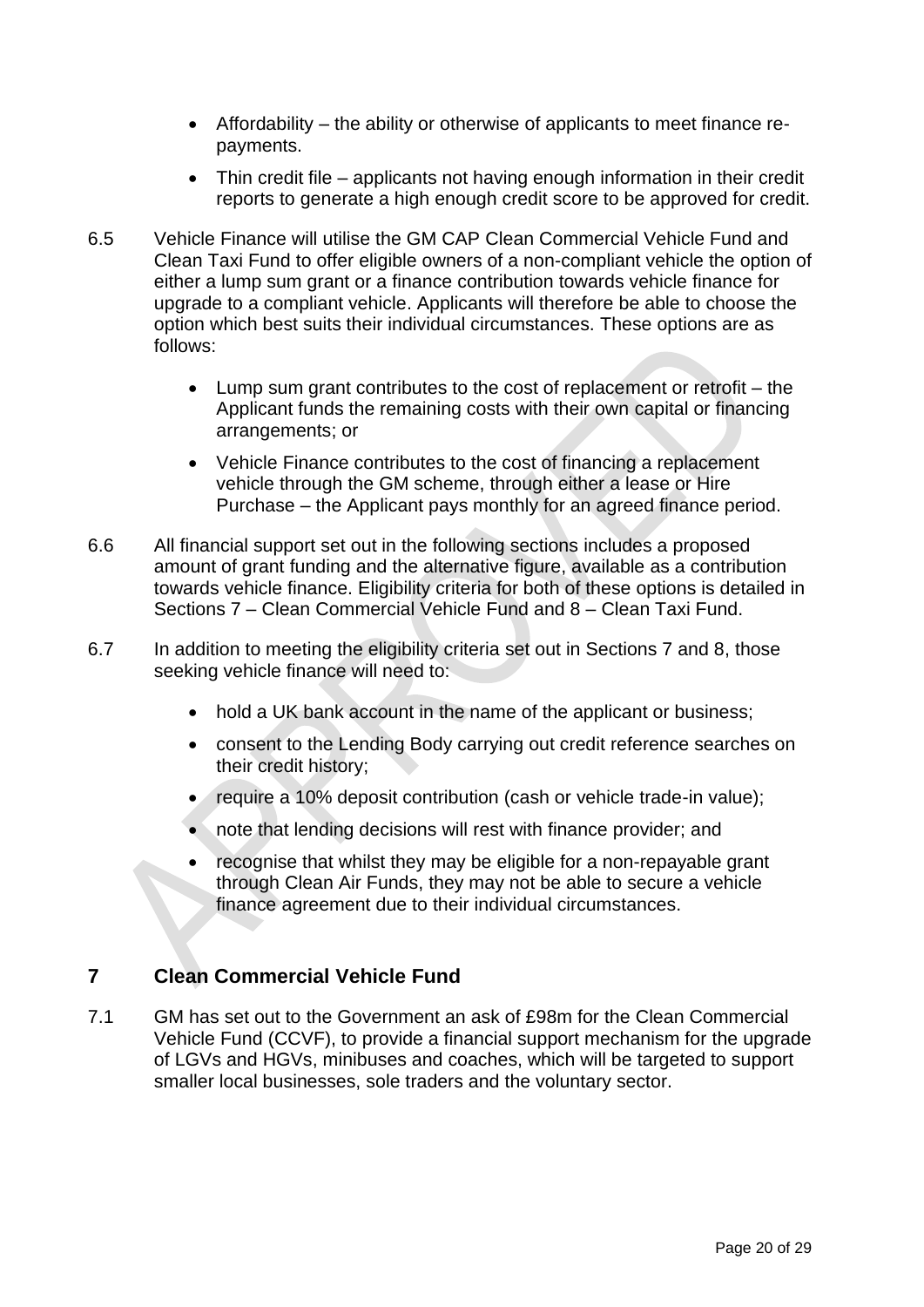- 7.2 **HGVs** In March 2020, the Government awarded GM £7.6m as an initial tranche of funding towards the upgrade of HGVs, by either retrofitting vehicles currently in use, so that they subsequently meet the GM CAZ emission standards, or replacing non-compliant vehicles with compliant vehicles. Funding will be available to both commercial and private owners or registered keepers of non-compliant HGVs.
- 7.3 GM is proposing that a grant of up to £16,000 towards retrofit to a compliant standard via a Clean Vehicle Retrofit Accreditation Scheme (CVRAS) certified system will be available, OR a replacement grant of up to £5,500 per vehicle, dependent on vehicle size. Alternatively, access to vehicle finance will be available for replacement of non-compliant vehicles, offering an average finance contribution of up to £5,500 with the finance contribution per vehicle capped at £8,000.
- 7.4 Replacement grants for upgrade of non-compliant HGVs are proposed to be tiered as follows:
	- 44t articulated up to £4,500 per vehicle
	- 32t rigid up to £5,500 per vehicle
	- 26t up to £4,500 per vehicle
	- 18t up to £3,500 per vehicle
	- <7.5t up to £2,500 per vehicle
- 7.5 **LGV** GM is proposing to the Government that it requires £80m of funding towards replacing non-compliant vehicles with those that meet the GM CAZ emission standards.
- 7.6 Subject to the award of government funding to GM, it is proposed that a replacement grant of up to £3,500 per vehicle will be available, OR access to vehicle finance, offering an average finance contribution of £3,500, with the finance contribution per vehicle capped at £5,000.
- 7.7 **Minibuses** (which are not a GM licensed taxi or PHV or used on a GM registered bus service) – In March 2020 the Government awarded £2m as an initial tranche of funding towards replacing non-compliant vehicles with those that meet the GM CAZ emission standards.
- 7.8 GM is proposing that a replacement grant of up to £5,000 per vehicle will be available, OR access to vehicle finance, offering an average finance contribution of £5,000, with the finance contribution per vehicle capped at £7,000.
- 7.9 **Coaches and Buses** (which are not used on a GM registered bus service) In March 2020 the Government awarded £4.4m as an initial tranche of funding towards the upgrade of coaches, by either retrofitting vehicles currently in use, so that they subsequently meet the GM CAZ emission standards, or replacing non-compliant vehicles with compliant vehicles.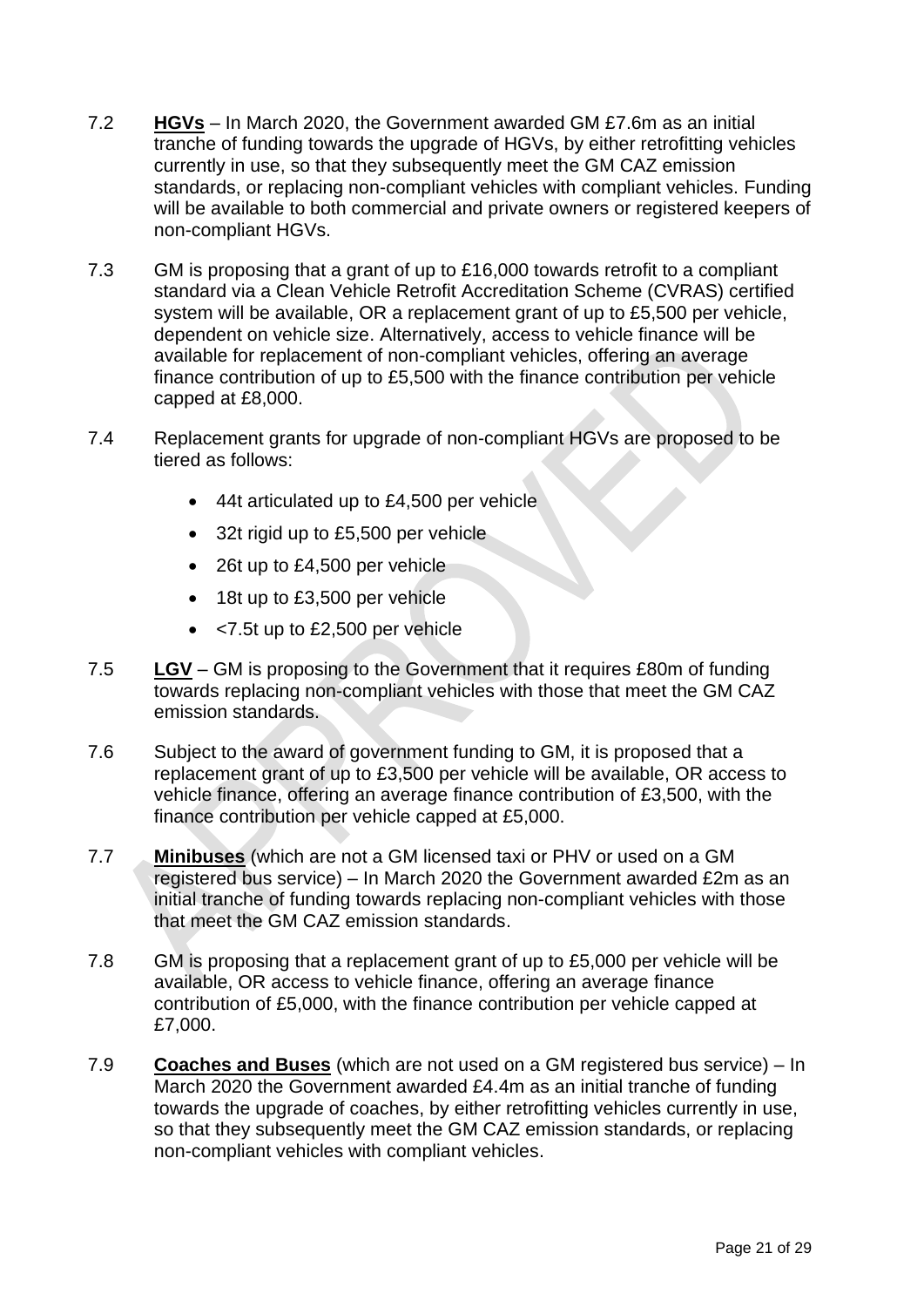- 7.10 GM is proposing that a grant of up to £16,000 towards retrofit to a compliant standard via a Clean Vehicle Retrofit Accreditation Scheme (CVRAS) certified system will be available, OR a replacement grant of up to £16,000 per vehicle. Alternatively, access to vehicle finance will be available for replacement of noncompliant vehicles, offering an average finance contribution of £16,000, with the finance contribution per vehicle capped at £23,000.
- 7.11 Applicants for the CCVF would need to be able to demonstrate that:
	- they are either:
		- $\circ$  a small business<sup>17</sup>,
		- $\circ$  a micro business/entity<sup>18</sup>;
		- $\circ$  Self-employed / sole trader<sup>19</sup>:
		- o an entity regulated by the Charity Commission (including registered, active charities and active charities exempted from registration);
		- $\circ$  a social enterprise<sup>20</sup> (including non-profit organisations); or
		- o a private owner (owner or registered keeper) of non-compliant vehicles<sup>21</sup> which are not used for commercial purposes.
	- they have had a registered address within GM for not less than twelve (12) full consecutive calendar months prior to the date of Application.
	- they have not already been in receipt of government clean air funding for the purpose of upgrade of the same non-compliant vehicle that is the subject of the application, in GM or elsewhere in the United Kingdom;
	- they are not in receipt of, or have made a successful application for, an Office of Low Emission Vehicle (OLEV) grant for the acquisition of the same compliant vehicle that is the subject of the GM CCVF application;

- you are paid for goods and services you provide;
- you need to prove you're self-employed, for example to claim Tax-Free Childcare or you make voluntary Class 2 National Insurance payments to help you qualify for benefits;
- you submit tax returns (last financial year) for your income;
- you have business insurance or employer's liability insurance;
- you are considered self-employed by HMRC;
- you have a business bank account.
- $20$  A business is a social enterprise if it is able to demonstrate it:
	- operates as a business with primarily social/environmental objectives, whose surpluses are principally reinvested for that purpose in the business or community rather than mainly being paid to shareholders and owners;
	- does not pay more than 50 per cent of profit or surplus to owners or shareholders, as a social enterprise principally reinvests profit or surplus into the enterprise instead of paying it to owners or shareholders
	- is registered with Companies House as an active company in the UK (or the Financial Conduct Authority if a cooperative); AND
	- According to the legal structure may be beneficiary of government funds.
- <sup>21</sup> LGVs, HGVs, minibuses, or buses and coaches which are not used to operate a registered bus services within GM.

 $17$  A business/company will be considered 'small' if it has any 2 of the following:

a turnover of £10.2 million or less:

<sup>•</sup> £5.1 million or less on its balance sheet;

<sup>•</sup> 50 employees or less;

As defined by Companies House, August 2019

 $18A$  company will be considered a micro-entity if it has any 2 of the following:

<sup>•</sup> a turnover of £632,000 or less;

<sup>•</sup> £316,000 or less on its balance sheet;

<sup>10</sup> employees or less;

As defined by Companies House, August 2019

<sup>&</sup>lt;sup>19</sup> Applicants are probably self-employed / a sole trader if any of the following apply: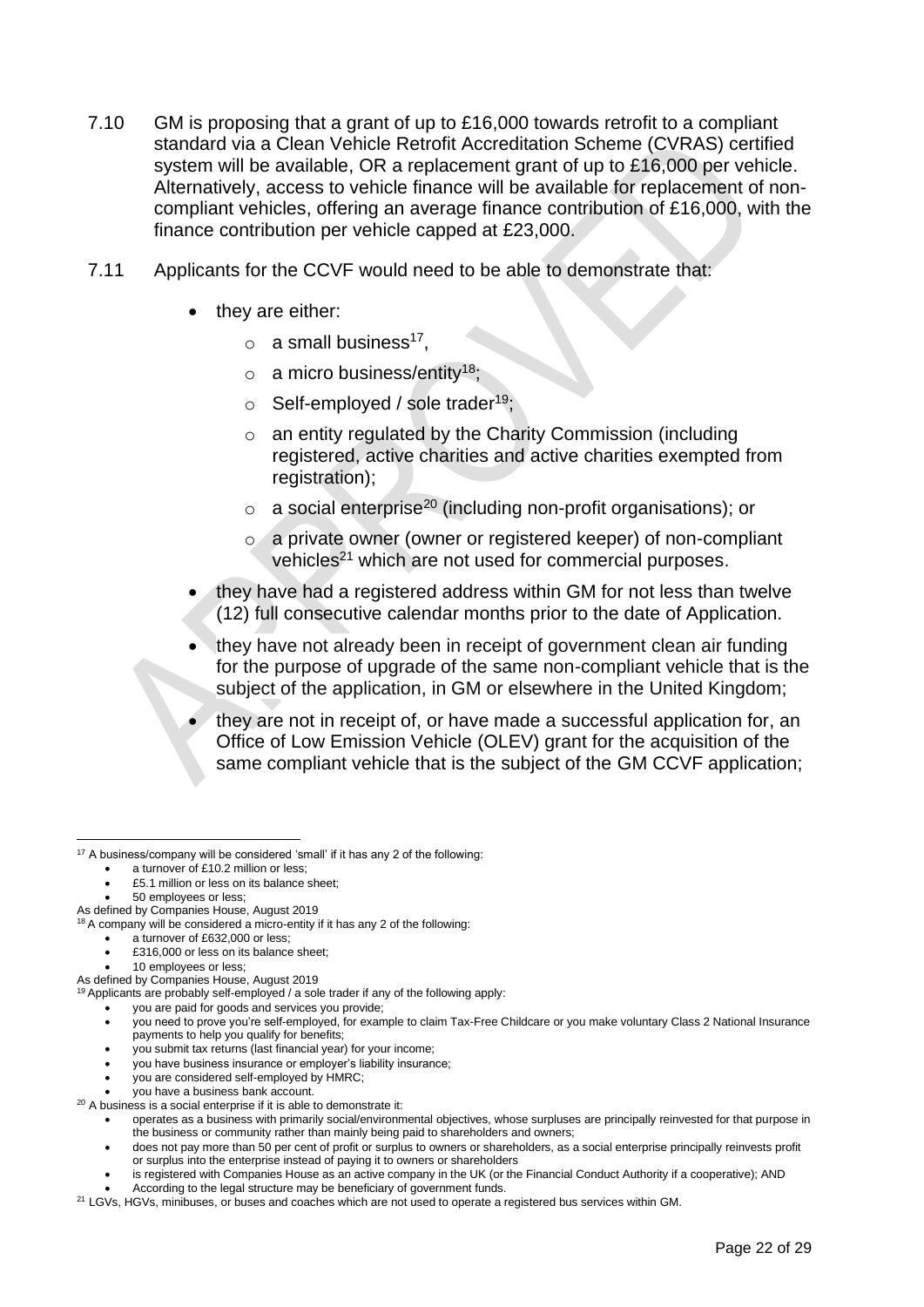- they have not received and do not expect to receive more than 200,000 Euros (or equivalent) of state aid from any source over a period of three fiscal years, if seeking funding support for the upgrade of a non-Road Freight Transport vehicle<sup>22</sup>. This figure is inclusive of any discounts, exemptions, grants or Vehicle Finance secured through the GM CAP or any other funding source, including the grant applied for.
- the non-compliant vehicle must be registered to the Applicant, or an authorised employee, director or trustee of the Applicant/organisation, for not less than twelve (12) consecutive calendar months prior to the date of Application, evidenced through the V5C Registration Document provided with the Application;
- the non-compliant vehicle must have been registered to an address in GM for not less than twelve (12) consecutive calendar months prior to the date of Application, evidenced through the V5C Registration Document provided with the Application;
- the non-compliant vehicle has a valid MOT (or annual test)<sup>23</sup>, road tax and insurance, as appropriate for the vehicle use/organisation, at the date of Application;
- the non-compliant vehicle will be replaced by a compliant vehicle, or upgraded via a Clean Vehicle Retrofit Accreditation Scheme (CVRAS) certified emission reduction system, to meet GM CAZ emission standards;
- where in private ownership, the vehicle must not be used for commercial purposes;
- the business / organisation / trader / private owner will continue to have a base location in GM for not less than twelve (12) full consecutive calendar months following receipt of funding.
- 7.12 **Management of Funds** It is proposed that financial support will be available through sequential funding rounds. These would target funding towards individuals and the smallest businesses within GM, and initially directed towards those who are likely to be most economically vulnerable to the impacts of the GM CAZ. GM is particularly interested in views on the management of the Clean Commercial Vehicle Fund through the consultation<sup>24</sup>. The proposed funding rounds are set out below:
	- an initial round of funding will be open to eligible owners or registered keepers of a non-compliant vehicle of Euro Emission standard 4 (Euro 4) or older, with the exception of small businesses;
	- a second round of funding would be open to eligible owners or registered keepers of a non-compliant vehicle, with the exception of small businesses; and

<sup>&</sup>lt;sup>22</sup> This category includes all HGVs and LGVs which are used for the purposes of performing road freight transport for hire or reward.

<sup>&</sup>lt;sup>23</sup> An annual test (MOT) applies for a lorry, bus or trailer. Further information is available at[: https://www.gov.uk/getting-an-mot/vehicles](https://www.gov.uk/getting-an-mot/vehicles-exempt-from-mot)[exempt-from-mot](https://www.gov.uk/getting-an-mot/vehicles-exempt-from-mot)

<sup>24</sup> <https://www.cleanairgm.com/consultation>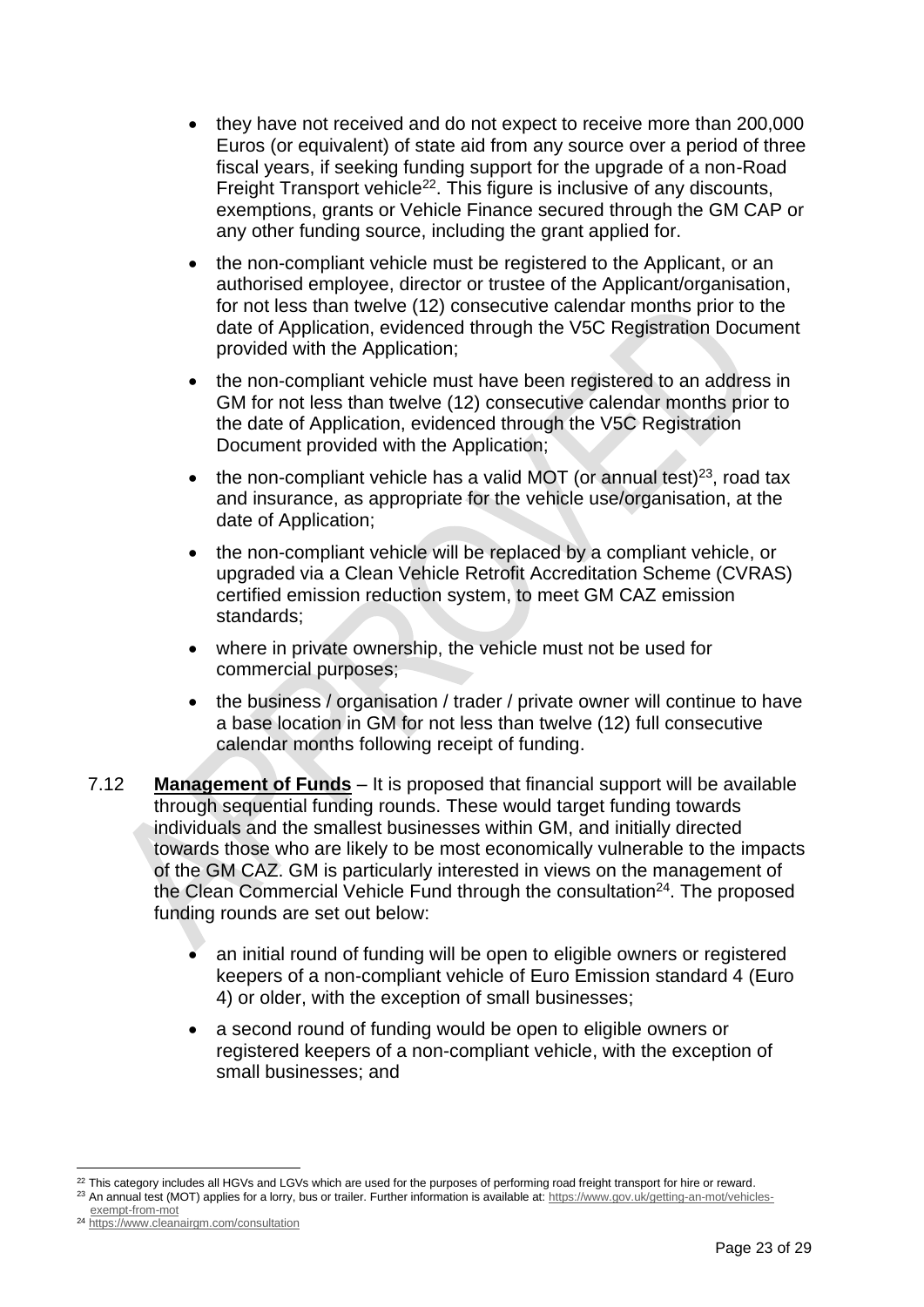• subject to available funds, a third round of funding would be open to eligible owners or registered keepers of a non-compliant vehicle, inclusive of small businesses.

### <span id="page-23-0"></span>**8 Clean Taxi Fund**

- 8.1 The Clean Taxi Fund (CTF) will provide a financial support mechanism to support the upgrade of non-compliant Hackney Carriages<sup>25</sup> and private hire vehicles (PHVs).
- 8.2 The GM CAP Policy assumes that the Minimum Licensing Standards proposed by GM<sup>26</sup> for Hackney Carriages and PHVs, which complement the GM CAP, are implemented in parallel with the GM CAZ.
- 8.3 **Hackney Carriages** GM is proposing to the Government that it requires £10.4m of funding towards replacing or retrofitting (Liquid Petroleum Gas (LPG) conversion) non-compliant vehicles to meet the GM CAZ emission standards.
- 8.4 Subject to the award of government funding to GM, it is proposed that the following grants will be available:
	- A grant of up to £10,000 will be available towards the running costs of purpose-built wheelchair accessible ZEC vehicles; OR,
	- Access to vehicle finance towards the cost of upgrade to a purposebuilt wheelchair accessible ZEC vehicle, offering an average finance contribution of £10,000, with the total finance contribution capped at £14,000; OR,
	- A grant of £5,000 towards the LPG retrofit of a Euro 5 vehicle less than ten years old will also be available.
- 8.5 **PHVs** In March 2020, the Government awarded £10.2m as an initial tranche of funding towards replacing non-compliant vehicles with compliant alternatives to meet the GM CAZ emission standards.
- 8.6 The following grants will be available for:
	- Private Hire WAV or minibus a grant of £5,000 towards the cost of a compliant 6+ seater vehicle, OR access to vehicle finance, offering an average finance contribution of £5,000, with the finance contribution per vehicle capped at £7,000.
	- Non-wheelchair accessible Private Hire Vehicles:
		- $\circ$  a grant of £1,000 towards the cost of a compliant internal combustion engine vehicle OR access to vehicle finance, offering an average finance contribution of £1,000, with the finance contribution per vehicle capped at £2,000.

<sup>&</sup>lt;sup>25</sup> i.e. those vehicles with a Hackney Carriage License.

<sup>26</sup> <https://www.gmtaxistandards.com/>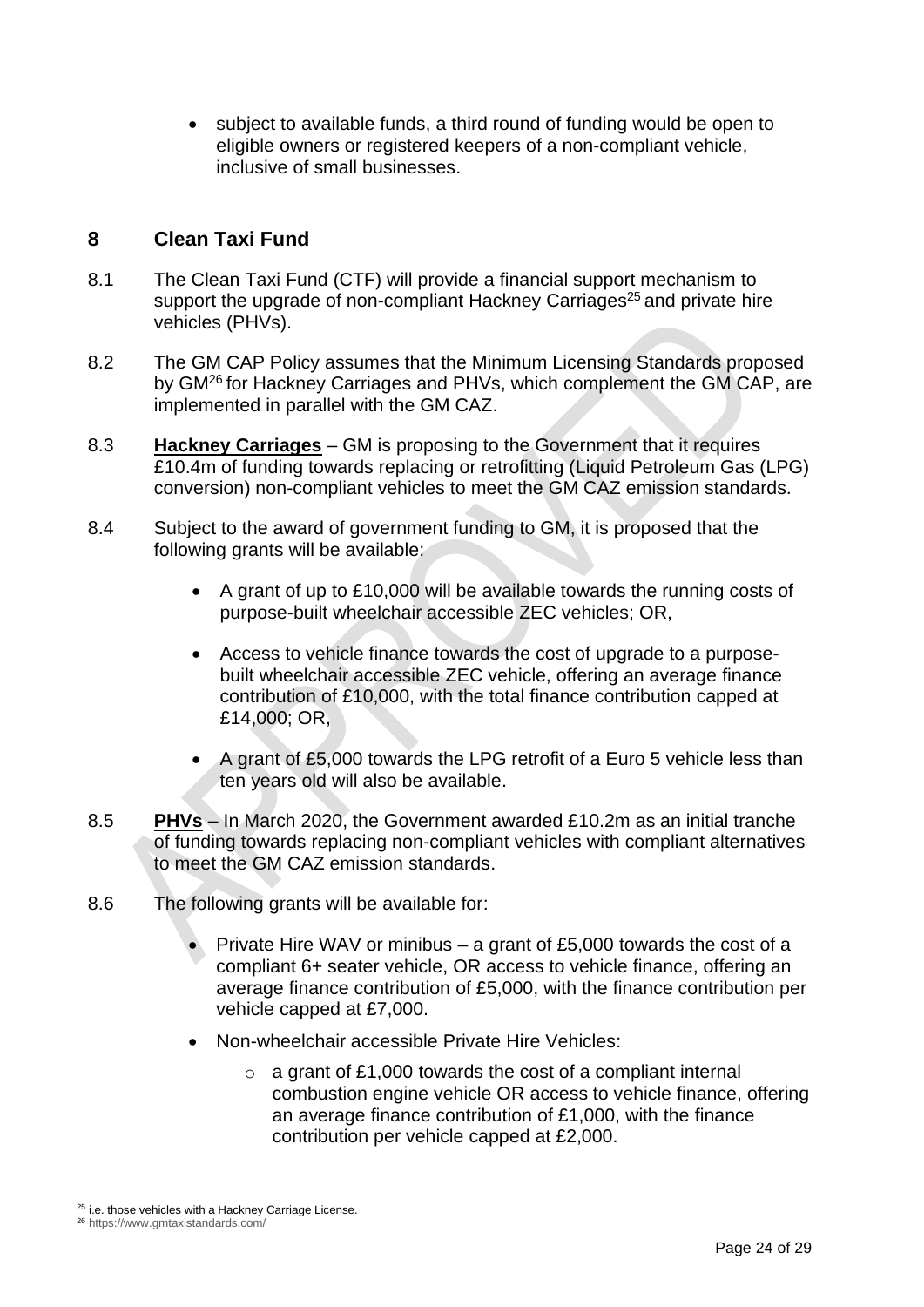- $\circ$  OR a grant of £2,000 towards the cost of a compliant hybrid or plug-in hybrid<sup>27</sup> OR access to vehicle finance, offering an average finance contribution of £2,000, with the finance contribution per vehicle capped at £3,000.
- $\circ$  OR a grant of £2,500 will be available towards the running costs of a ZEC vehicle<sup>28</sup>.
- 8.7 Applicants for the CTF would need to be able to demonstrate that:
	- they have been trading and operating as a licensed Hackney Carriage or private hire driver or operator with one of the 10 Local Authorities in GM for not less than twelve (12) uninterrupted consecutive calendar months prior to the date of Application;
	- they are the owner or registered keeper of a non-compliant vehicle which is and has been licensed for the purposes of Hackney Carriage or a private hire services with one of the 10 Local Authorities in GM for not less than twelve (12) uninterrupted consecutive calendar months prior to the date of Application;
	- the non-compliant vehicle to be upgraded has been registered to the Applicant for not less than twelve (12) uninterrupted consecutive calendar months prior to the date of Application, evidenced through the V5C Registration Document provided with the Application;
	- the non-compliant vehicle will be replaced by a compliant vehicle, or upgraded via a Clean Vehicle Retrofit Accreditation Scheme (CVRAS) approved emission reduction system, to meet GM CAZ emission standards.
	- the non-compliant vehicle has current road tax and business insurance at the date of Application, with evidence of such provided with the Application;
	- they will declare that they will remain licensed with one of the 10 GM Local Authorities for the purpose of performing Hackney Carriage or private hire duties within GM for two (2) years following the receipt of funding; and
	- they have not received and do not expect to receive more than 200,000 Euros (or equivalent) of state aid from any source over a period of three fiscal years, if seeking funding support for the upgrade of a non-Road Freight Transport vehicle. This figure is inclusive of any discounts, exemptions, grants or Vehicle Finance secured through the GM CAP or any other funding source, including the grant applied for.
- 8.8 **Management of Funds** It is proposed that funding will be offered on a firstcome-first-served basis, once an applicant has evidenced that the eligibility criteria are met.

<sup>&</sup>lt;sup>27</sup> Which is not eligible/supported by an Office for Low Emission Vehicles (OLEV) Plug-In Grant. https://www.gov.uk/plug-in-car-van-grants

<sup>28</sup> Which is eligible/supported by an Office for Low Emission Vehicles (OLEV) plug-in grant[. https://www.gov.uk/plug-in-car-van-grants](https://www.gov.uk/plug-in-car-van-grants)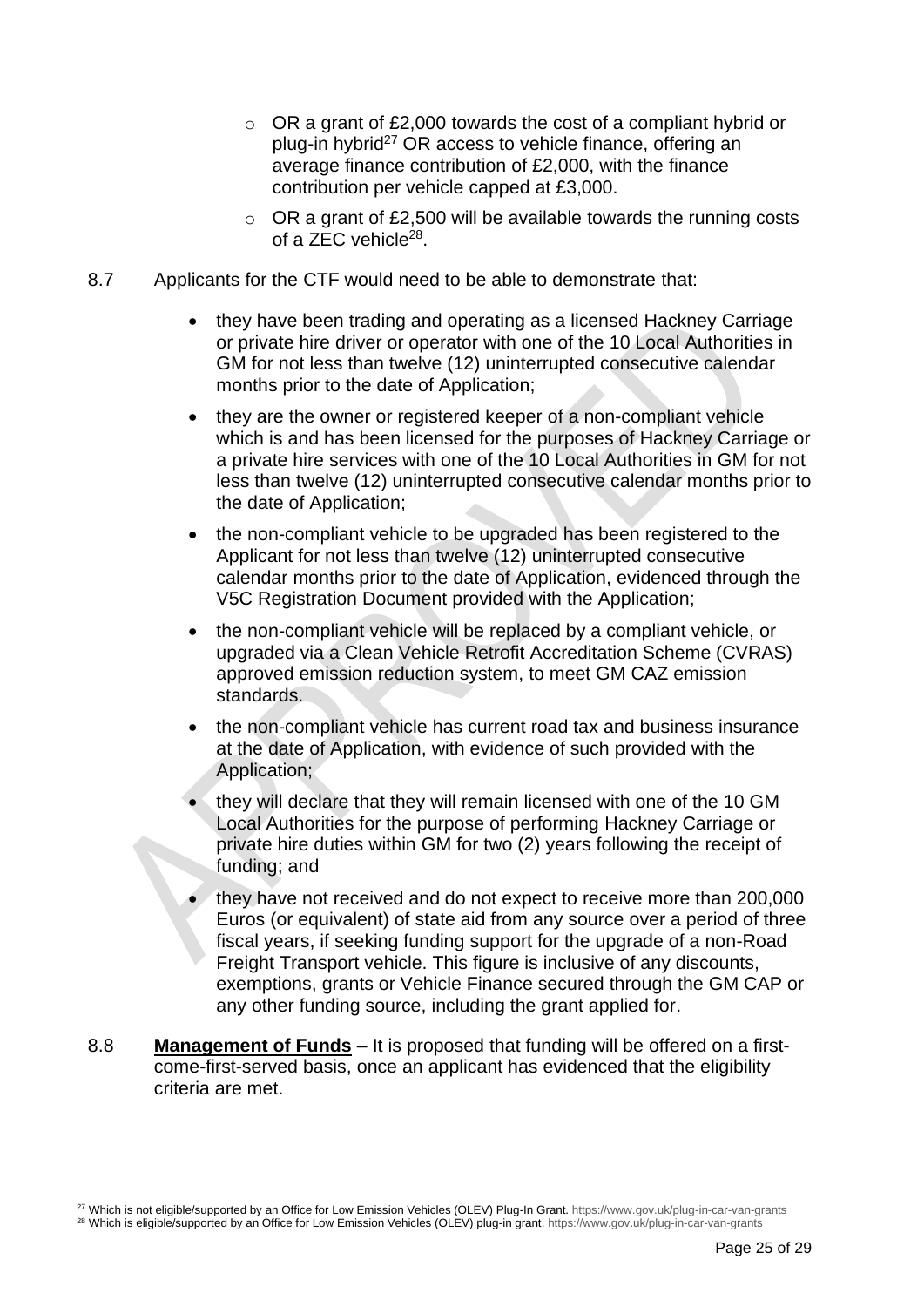- 8.9 **Try Before You Buy Hackney Scheme** the GM CAP and the proposed GM MLS will require Hackney Carriages to meet stricter emissions standards, which will mean a significant proportion of the trade will need to upgrade their vehicles to meet these emissions standards to avoid a charge. There is also the ambition in the GM Five-Year Environment Plan (5YEP)<sup>29</sup> for GM to be carbon neutral by 2038, which will be supported by the uptake of ZEC vehicles.
- 8.10 To invest in ZEC vehicles, taxi proprietors also require long term confidence in the local policy landscape, including future interventions and supporting infrastructure. GM has recently agreed to introduce common Minimum Licensing Standards (MLS) - including a position for consultation on when GM Taxi/PHV ZEC should be ZEC. The MLS further proposes that all Hackney Carriages must be 'London-style Black Cab' wheelchair accessible vehicles. Due to the lack of second-hand ZEC Hackney Carriages on the market, all operators looking to upgrade to electric would likely to have to purchase new vehicles.
- 8.11 Deliberative research undertaken in October 2019 identified that some Hackney Carriage and PHV drivers and operators noted the attractiveness of EVs, but would not consider upgrading to one, even with the suggested investment in charging infrastructure. To be persuaded to upgrade to an EV, it is likely participants would need to be confident that use of the vehicles is demonstrably feasible.
- 8.12 Research undertaken in October 2019 has shown taxi drivers are concerned about the cost and suitability of electric vehicle upgrades and the ability to charge EVs when out and about on shift. Measures will therefore be needed to target affordability and other barriers to switching to an EV, as well as the current perceived lack of charging infrastructure.
- 8.13 To tackle the barriers to making the switch to an EV, GM is proposing a 'Try Before You Buy' initiative for GM-licensed Hackney Carriage drivers. The opportunity to hire the vehicle prior to making an investment should help to address identified uncertainties around operating costs, range anxiety and availability of charging infrastructure. Nottingham City Council have run a trial of 3 EV Hackneys for 1-month periods and since its launch in January 2019 have covered 43 trials and have successfully converted 20 of those drivers to electrified Hackneys. The GM scheme would aim to encourage a 40% conversion rate of those taking up the trial. Support to drivers will be further enhanced in any onward transition to EV with the Hackney EV running cost grant (see paragraph 8.4).
- 8.14 **Taxi Electric Vehicle Infrastructure** As set out above research has shown taxi drivers are concerned about the ability to charge EVs when out and about on shift. Therefore, dedicated electric vehicle infrastructure will be key in supporting the transition to ZEC taxis.

<sup>&</sup>lt;sup>29</sup> Greater Manchester Five Year Plan. Available at[: https://www.greatermanchester-ca.gov.uk/media/1986/5-year-plan-branded\\_3.pdf](https://www.greatermanchester-ca.gov.uk/media/1986/5-year-plan-branded_3.pdf)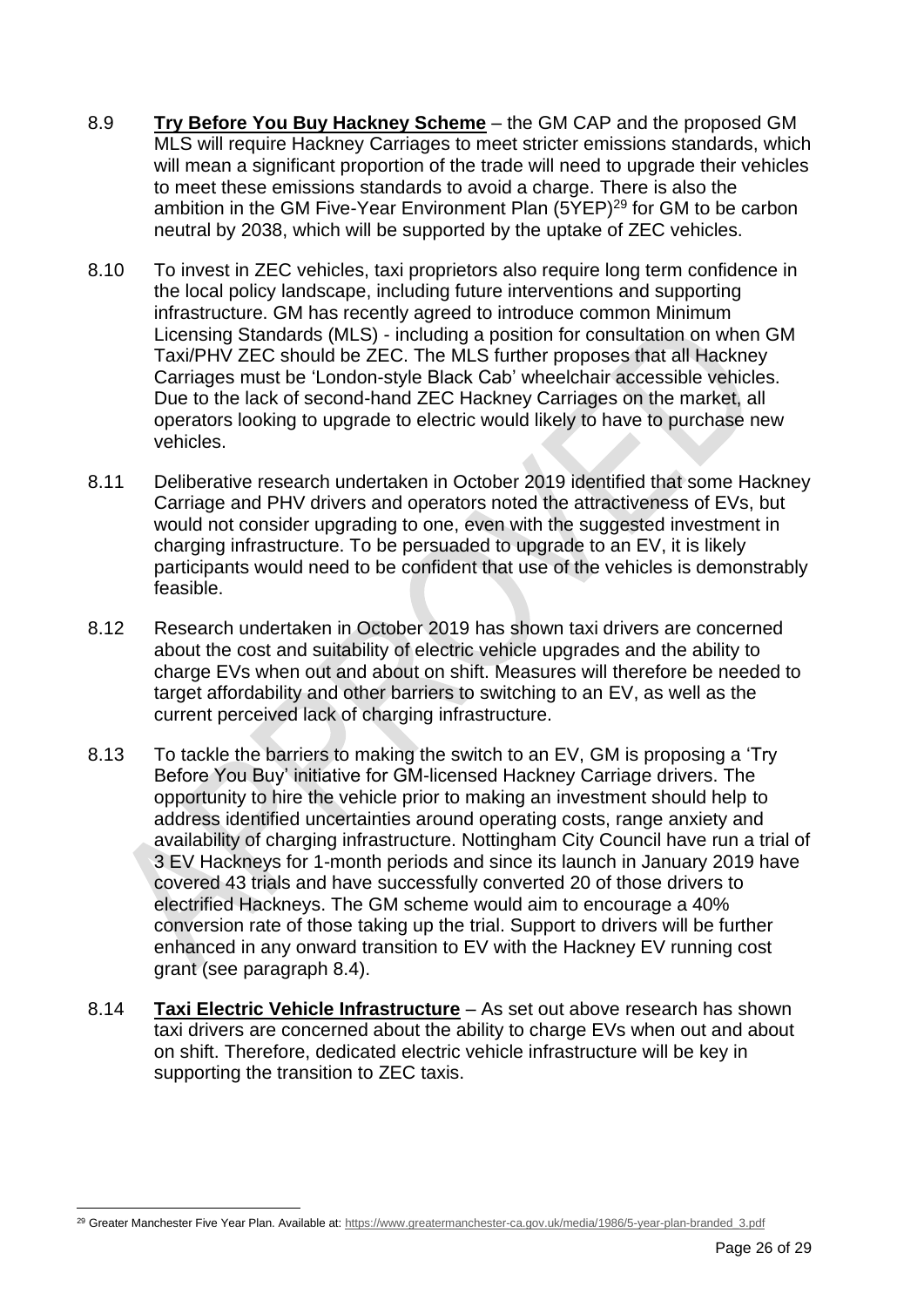8.15 GM is proposing a network of 40 taxi-only rapid electric vehicle charging points, tailored to locations to support ZEC taxis to operate across GM. This measure is complementary with the financial support offered through the Clean Taxi Fund, within which one of the proposed financial support mechanisms is a running-costs grant for those who upgrade from a non-compliant vehicle to a ZEC vehicle.

## <span id="page-26-0"></span>**9 Hardship Fund**

- 9.1 Since submission of the OBC and following the feedback received as part of the Clean Air conversation in 2019, GM considers that it is individuals and the smallest businesses who will be most economically vulnerable to the GM CAZ charge and that the proposed amount of grant funding to help upgrade to a compliant vehicle may not be enough to adequately mitigate the potential adverse economic impacts.
- 9.2 GM is proposing a Hardship Fund of at least £10m to support individuals, companies and organisations who are assessed to be most economically vulnerable to the CAZ charge.
- 9.3 GM is currently considering the scope and scale of support required. This assessment is also being considered in light of the impact of the COVID-19 pandemic. It is possible that the groups affected by the GM CAP may require different levels of financial assistance than had been assessed at the time of the submission of the OBC to the Government.
- 9.4 GM knows that the transport sector has already been impacted by the pandemic, and government policies to stem its spread. The sector's ability to recover from revenue loss, whilst also being expected to respond to prepandemic clean air policy priorities by upgrading to a cleaner fleet, will clearly require further assessment and consideration. Therefore, the consultation<sup>30</sup> is asking questions about the impact of COVID-19 to inform a technical briefing note for decision makers and the amount of hardship funding to be made available.

#### <span id="page-26-1"></span>**10 Fraudulent Activity and Misappropriation**

10.1 GM is proposing that if an applicant is found to have abused the application process for the funds, vehicle finance, discounts or exemptions (e.g. falsified information), such that there is a risk of misappropriation, the right is reserved to terminate applications for funding or take enforcement action to recover awarded grants where information provided is not truthful or accurate.

<sup>30</sup> <https://www.cleanairgm.com/consultation>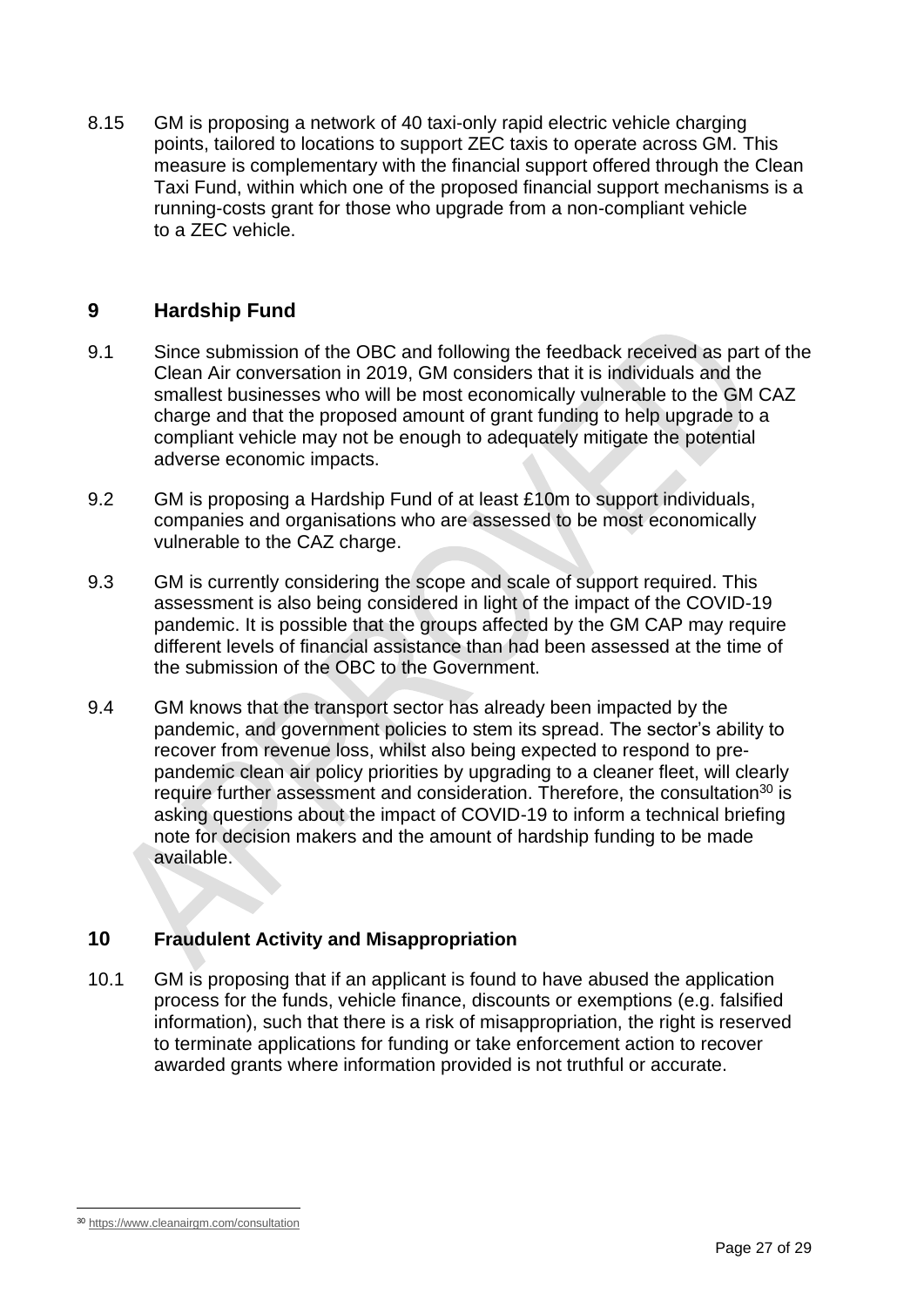10.2 Furthermore, any applicants found to have abused the application process or made a fraudulent application will not be eligible for any existing GM CAZ exemptions, discounts or financial support and GM will refer the matter to the relevant authorities where applicable.

Page 28 of 29